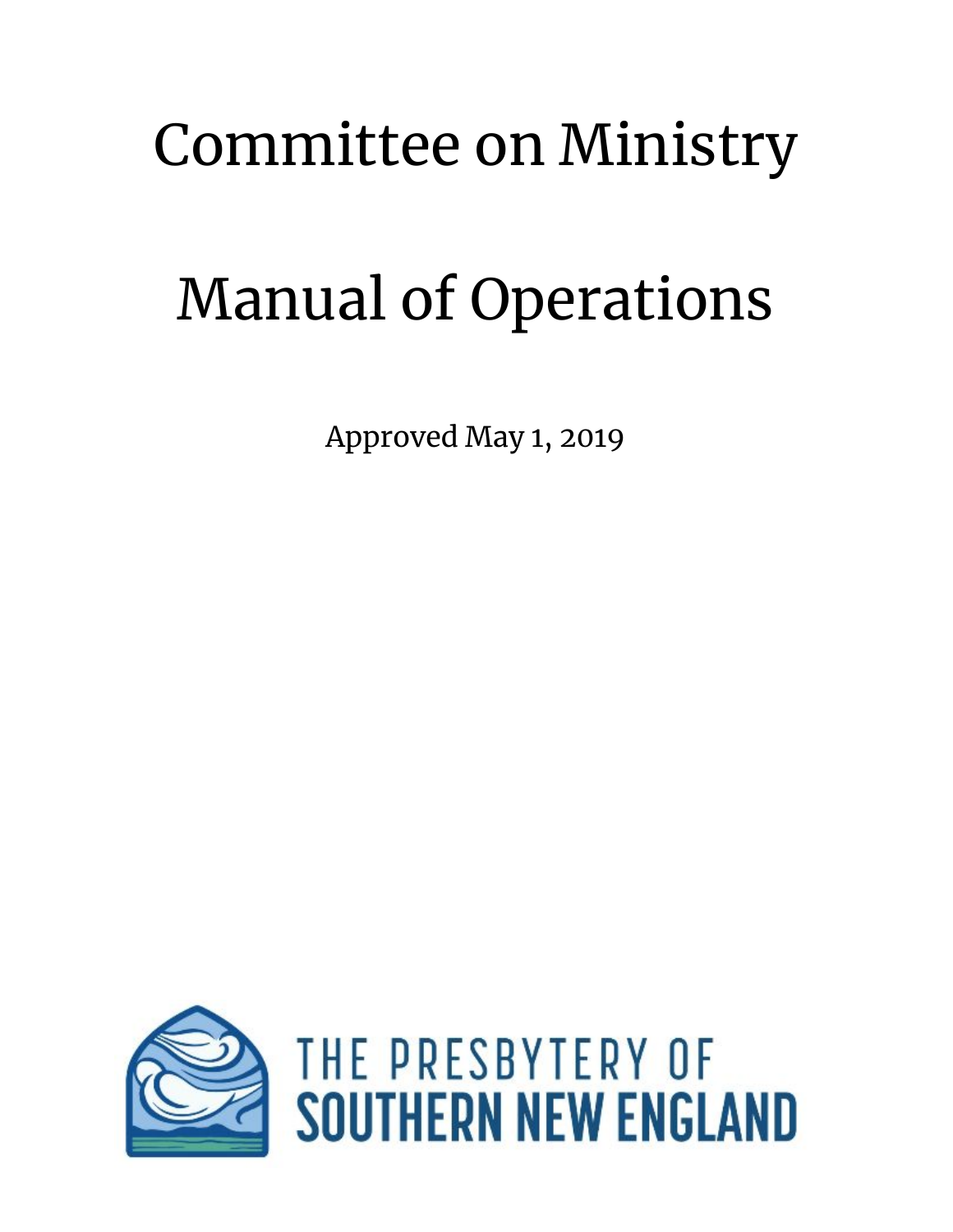# Contact Information

#### **Presbytery Office:**

PO Box 388 Chester, CT 06412 860-388-0874 [www.psne.org](http://www.psne.org/)

#### **Staff:**

Rev. Shannan Vance-Ocampo, General Presbyter [shannan@psne.org](mailto:shannan@psne.org) Rev. David Baer, Stated Clerk [clerk@psne.org](mailto:clerk@psne.org) Dayle Larson, Finance Manager [daylelarson@psne.org](mailto:daylelarson@psne.org) Pam Garner, Office Administrator [pamgarner@psne.org](mailto:pamgarner@psne.org)

#### **Committee on Ministry:**

Elder Barbara Riihimaki, Co-Chair [bdriih@gmail.com](mailto:bdriih@gmail.com) Rev. Sean Miller, Co-Chair [sean.miller@fpcg.org](mailto:sean.miller@fpcg.org)

**Chaplain for the Clergy:** Rev. Jim Glenn [jamesrglenn3@gmail.com](mailto:jamesrglenn3@gmail.com)

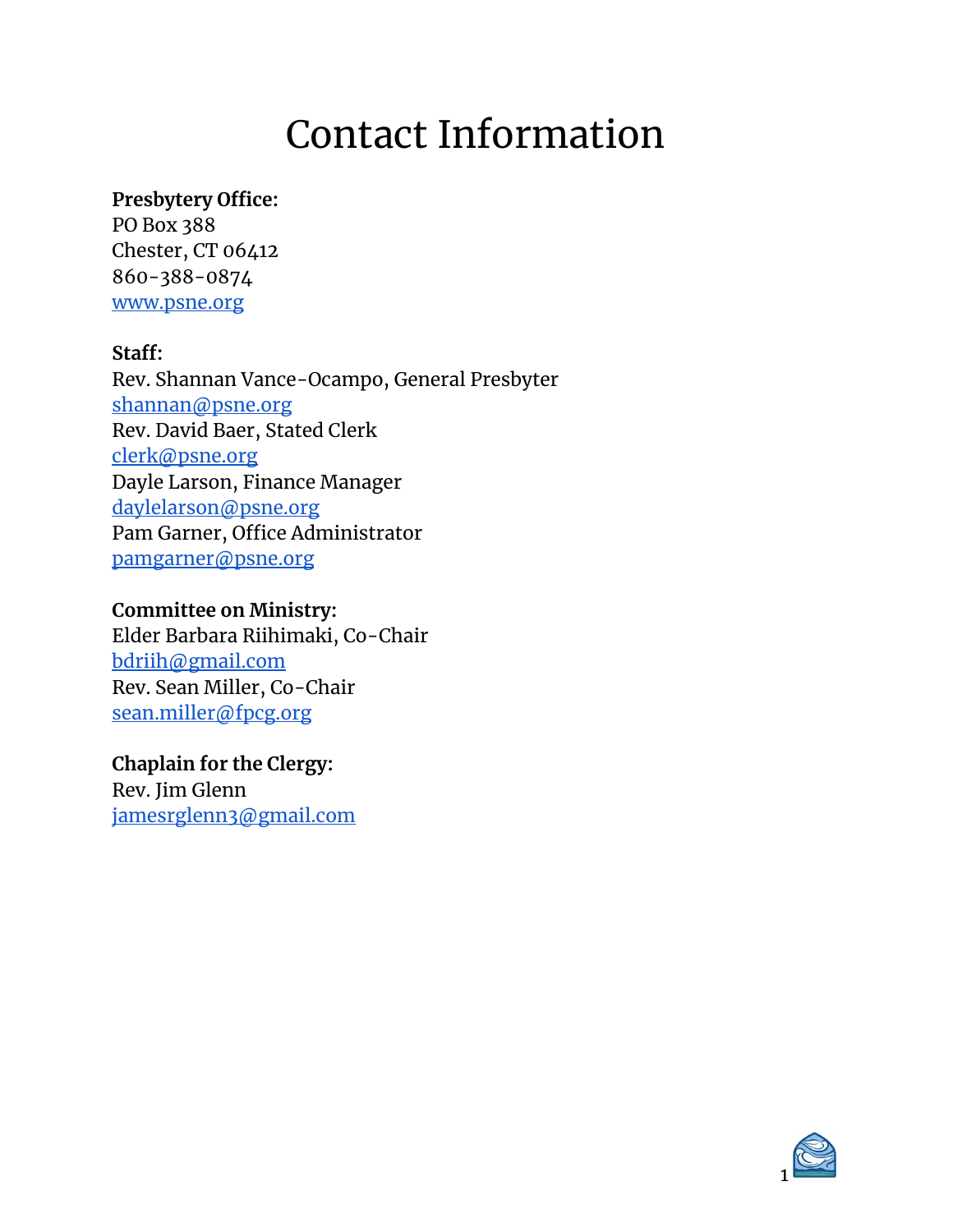# **Table of Contents**

| A Note about the Form of Government and Categories of Pastoral Leadership .9 |  |
|------------------------------------------------------------------------------|--|
|                                                                              |  |
|                                                                              |  |
|                                                                              |  |
| Responsibilities of the Retiring/Departing Pastor 15                         |  |
|                                                                              |  |
|                                                                              |  |
|                                                                              |  |
|                                                                              |  |
|                                                                              |  |
|                                                                              |  |
|                                                                              |  |
| 20                                                                           |  |
|                                                                              |  |
|                                                                              |  |
|                                                                              |  |
|                                                                              |  |
|                                                                              |  |
|                                                                              |  |
|                                                                              |  |
|                                                                              |  |
|                                                                              |  |
|                                                                              |  |
|                                                                              |  |
|                                                                              |  |
|                                                                              |  |
|                                                                              |  |
|                                                                              |  |
|                                                                              |  |
|                                                                              |  |
|                                                                              |  |
|                                                                              |  |
| Teaching Elders who are Not Installed in a Particular Parish34               |  |
|                                                                              |  |
|                                                                              |  |
|                                                                              |  |

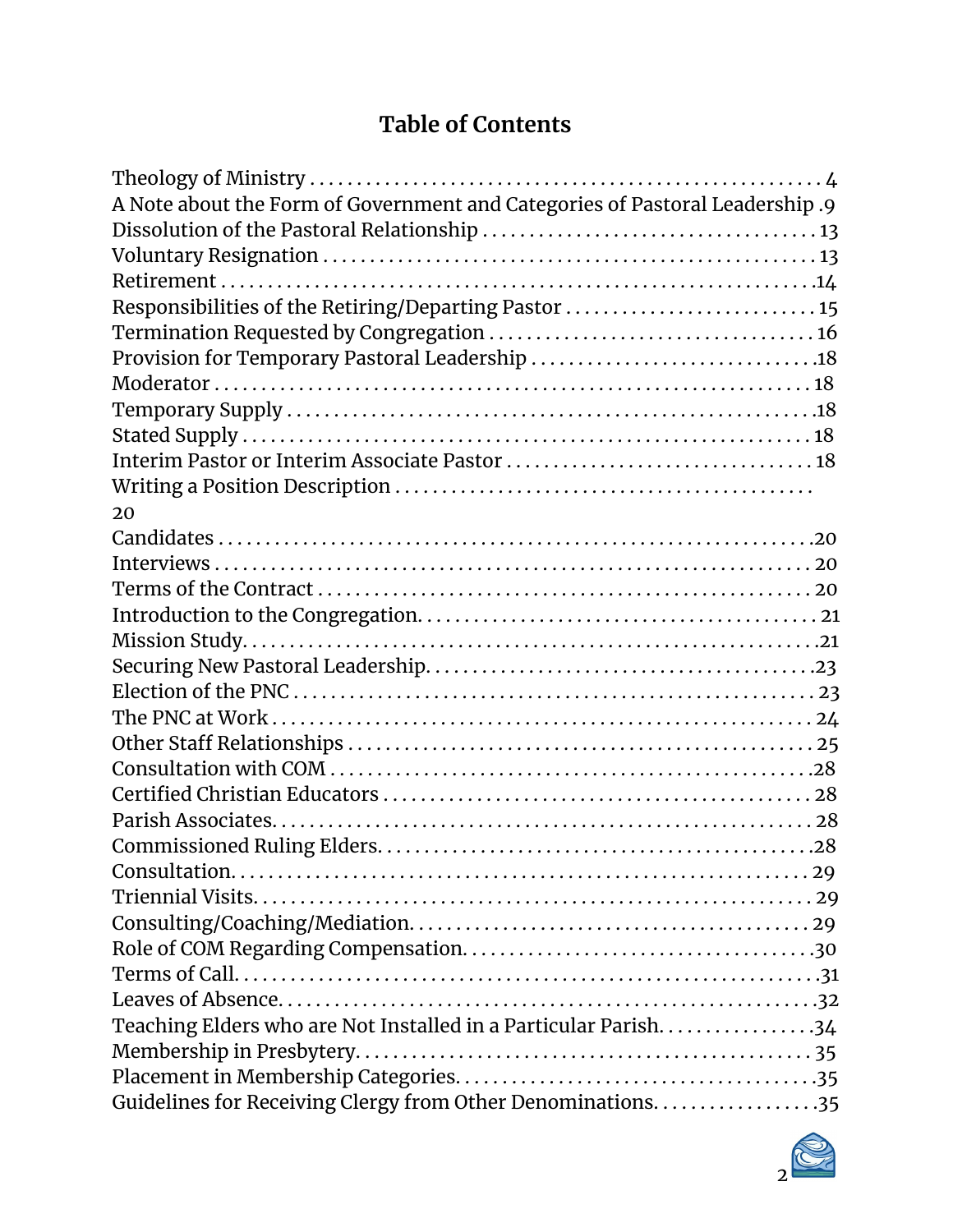### **Resources (R) and Policies (P)**

**That Relate to Clergy and Congregations** Background Consent Form - P Background Investigation Policy -P Compensation Worksheet - R Disability Info for PSNE Congregations - R Disability Benefits from the Board of Pensions - R Disability Benefits of the PC (USA) administered by the Board of Pensions - P Ethics for Departing Pastors and Covenant - P Family Leave - P Guidelines for Ministerial Relief Fund Monies - P Member-at-Large Policy -R Moderator and Pulpit Supply Compensation - P Ordination/Installation Procedure - R Pastor Emeritus - P Pastoral Compensation - P Request for Administrative Commission for Ordination and/or Installation -R Sabbatical Guidelines - P Sample Interim Contract -R Sample Litany for the Beginning of an Interim Relationship -R Sample Litany for the Ending of an Interim Relationship -R Sample Interim Report -R Sample Parish Associate Covenant -R

#### **General**

Formula of Agreement - P Guiding Principles for COM and the Role of the Stated Clerk - R Orderly Exchange of Ministers in the Formula of Agreement - R Living By the Gospel: A Guide to Structuring Terms of Call as Authorized by the 223rd General Assembly (2018) - R PCUSA Standards of Ethical Conduct - R Sexual Misconduct Policies and Procedures - P

#### **Internal Committee on Ministry Policies and Forms**

Code of Ethics - P Exit Interviews - R Reimbursement Voucher -R Template for a Part-Time Pastoral Search - R

#### **Pastoral Searches**

*Because these resources are updated frequently, an electronic resource file will be provided to Interim and Pastoral Nominating Committees by the COM at the time of training* -R

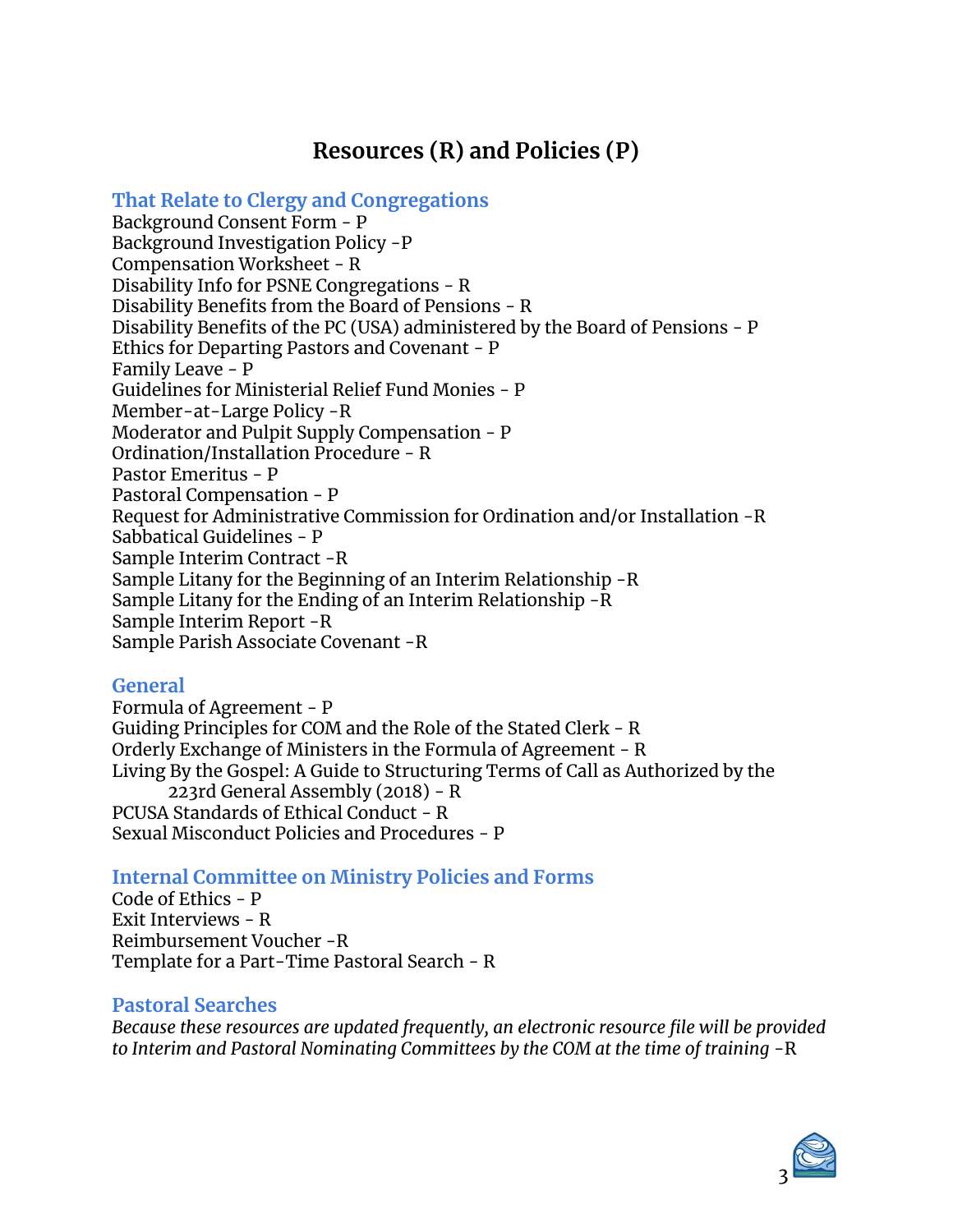# **Theology of Ministry**

The Committee on Ministry is guided by the Constitution of the Presbyterian Church (U.S.A.) in the roles and responsibilities between those who participate in the life of congregations, pastoral leadership, the Presbytery and Sessions.

These roles are shared below. *These pages (3-12) are taken directly from the Book of Order.*

#### **Marks of Church Membership from the Book of Order, the Ministry of Members G-1.0304:**

Membership in the Church of Jesus Christ is a joy and a privilege. It is also a commitment to participate in Christ's mission. A faithful member bears witness to God's love and grace and promises to be involved responsibly in the ministry of Christ's Church. Such involvement includes:

- proclaiming the good news in word and deed,
- taking part in the common life and worship of a congregation,
- lifting one another up in prayer, mutual concern, and active support*,*
- studying Scripture and the issues of Christian faith and life,
- supporting the ministry of the church through the giving of money, time, and talents,
- demonstrating a new quality of life within and through the church,
- responding to God's activity in the world through service to others,
- living responsibly in the personal, family, vocational, political, cultural, and social relationships of life,
- working in the world for peace, justice, freedom, and human fulfillment,
- **● caring for God's creation,**
- participating in the governing responsibilities of the church, and
- reviewing and evaluating regularly the integrity of one's membership, and considering ways in which one's participation in the worship and service of the church may be increased and made more meaningful.

#### **From the Book of Order on the definition of a Minister of Word and Sacrament G-2.0501:**

Ministers of the Word and Sacrament (also called teaching elders and pastors) shall in all things be committed to teaching the faith in word and deed and equipping the saints for the work of ministry (Eph. 4:12). They may serve in a

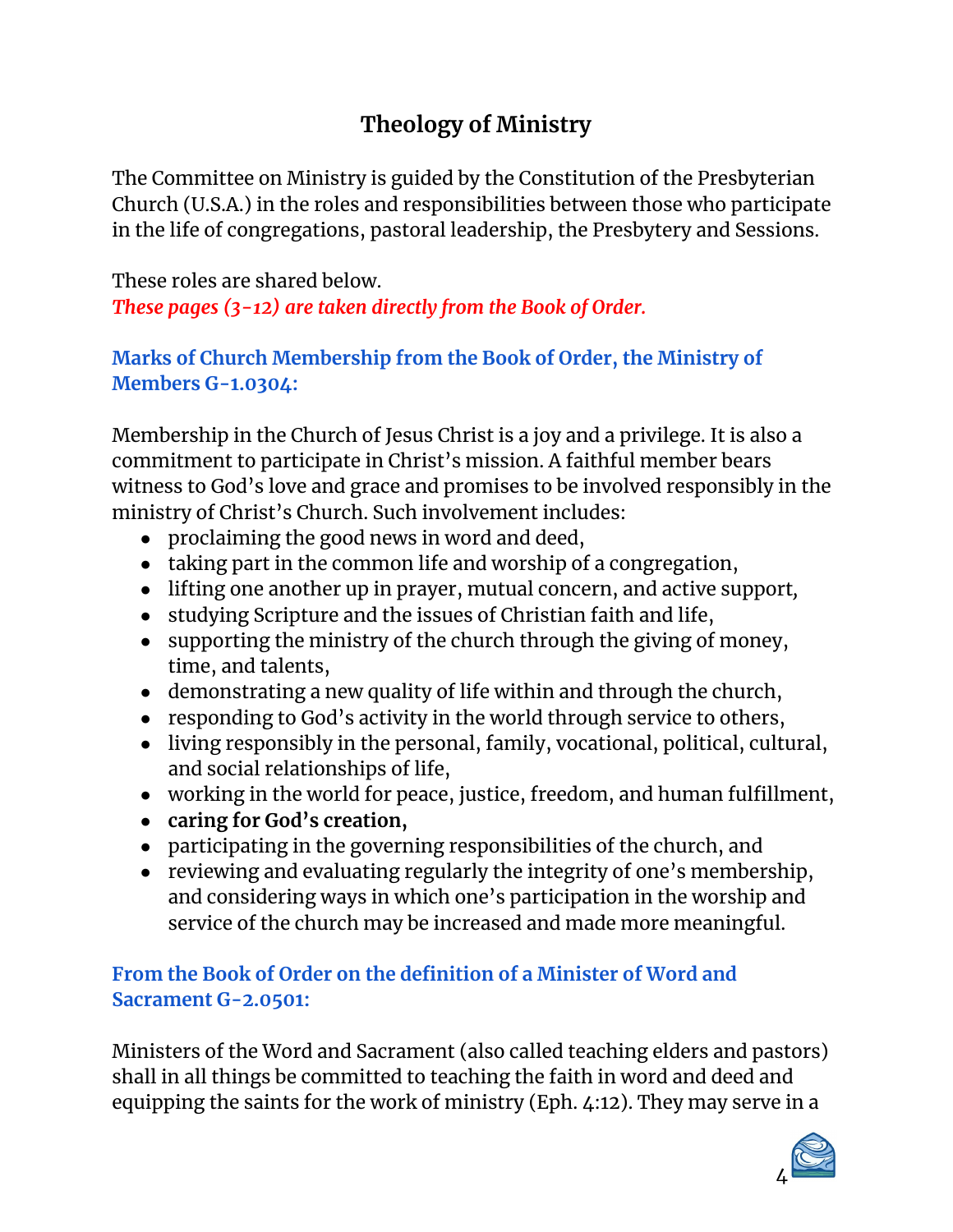variety of ministries, as authorized by the presbytery. When they serve as preachers and teachers of the Word, they shall preach and teach the faith of the church, so that the people are shaped by the pattern of the gospel and strengthened for witness and service. When they serve at font and table, they shall interpret and "show forth" the mysteries of grace in word and action, lifting the people's vision toward the hope of God's new creation. When they serve as pastors, they shall support the people in the disciplines of the faith amid the struggles of daily life. When they serve as presbyters, they shall participate in the responsibilities of governance, seeking always to discern the mind of Christ and to build up Christ's body through devotion, debate, and decision.

#### **From the Book of Order on the responsibilities of ministry of the Word and Sacrament G-2.0504:**

When ministers of the Word and Sacrament are called as pastor, co-pastor, or associate pastor of a congregation, they are to be responsible for a quality of life and relationships that commends the gospel to all persons and that communicates its joy and justice. They are responsible for studying, teaching, and preaching the Word, for celebrating Baptism and the Lord's Supper, and for praying with and for the congregation. With the ruling elders, they are to encourage people in the worship and service of God; to equip and enable them for their tasks within the church and their mission in the world; to exercise pastoral care, devoting special attention to the poor, the sick, the troubled, and the dying; to participate in governing responsibilities, including leadership of the congregation in implementing the principles of participation and inclusiveness in the decision-making life of the congregation, and its task of reaching out in concern and service to the life of the human community as a whole. With the deacons they are to share in the ministries of compassion, witness, and service. In addition to these pastoral duties, they are responsible for sharing in the ministry of the church in councils higher than the session and in ecumenical relationships.

#### **On the Role of the Presbytery from G-3.03**

The presbytery is the council serving as a corporate expression of the church within a certain district and is composed of all the congregations and **ministers of the Word and Sacrament** within that district. The presbytery shall adopt and communicate to the sessions a plan for determining how many

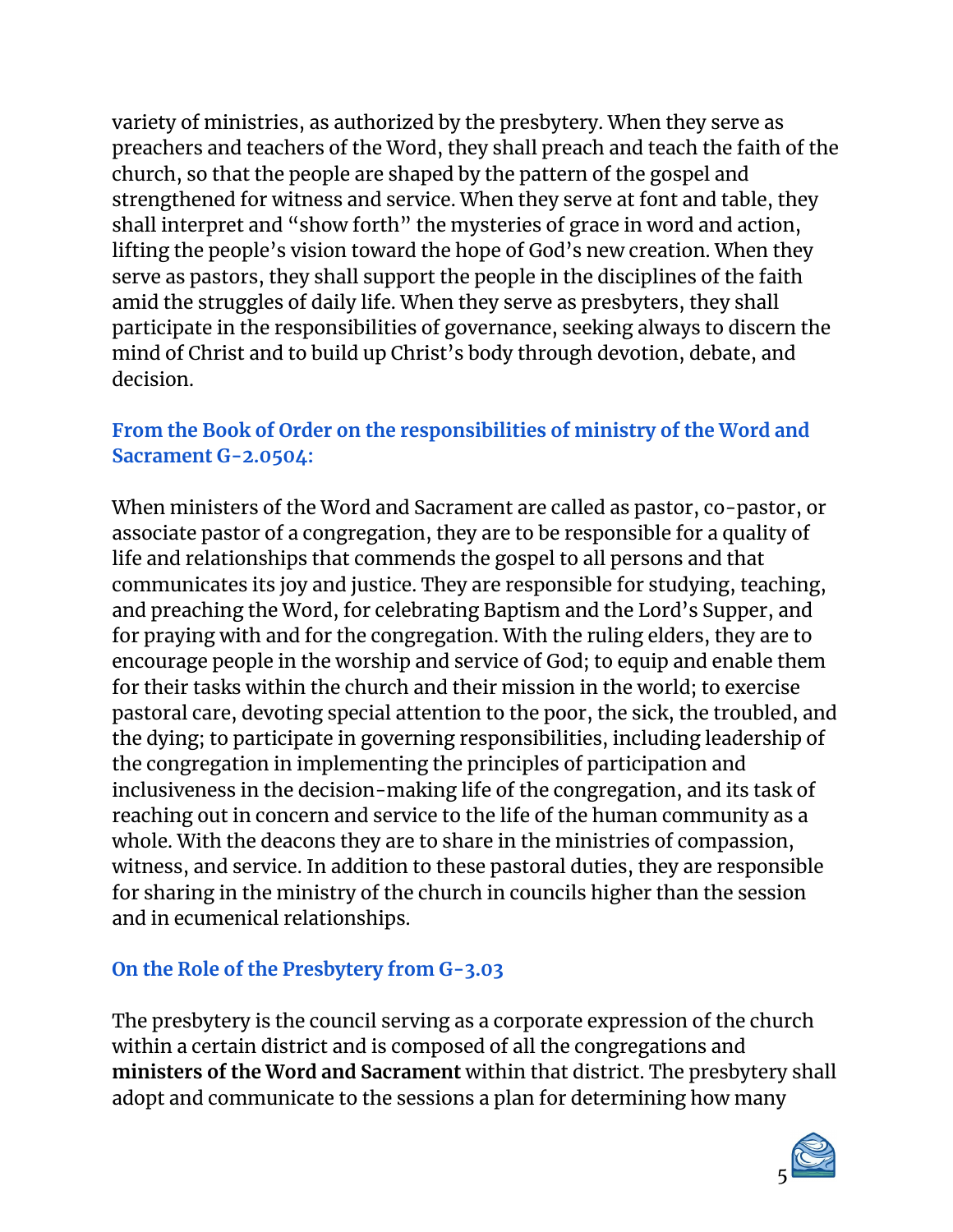ruling elders each session should elect as commissioners to presbytery, with a goal of numerical parity of ministers of the Word and Sacrament and ruling elders. This plan shall require each session to elect at least one commissioner and shall take into consideration the size of congregations as well as a method to fulfill the principles of participation and representation found in F-1.0403 and G- 3.0103. Ruling elders elected as officers of the presbytery shall be enrolled as members during the period of their service. A presbytery may enroll, or may provide by its own rule for the enrollment of, ruling elders during terms of elected service to the presbytery or its congregations.

The presbytery is responsible for the government of the church throughout its district, and for assisting and supporting the witness of congregations to the sovereign activity of God in the world, so that all congregations become communities of faith, hope, love, and witness. As it leads and guides the witness of its congregations, the presbytery shall keep before it the marks of the Church (F-1.0302), the notes by which Presbyterian and Reformed communities have identified themselves through history (F-1.0303) and the six Great Ends of the Church (F-1.0304).

In light of this charge, the presbytery has responsibility and power to:

a. *provide that the Word of God may be truly preached and heard.* This responsibility shall include organizing, receiving, merging, dismissing, and dissolving congregations in consultation with their members; overseeing congregations without pastors; establishing pastoral relationships and dissolving them; guiding the preparation of those preparing to become **ministers of the Word and Sacrament**; establishing and maintaining those ecumenical relationships that will enlarge the life and mission of the church in its district; providing encouragement, guidance, and resources to congregations in the areas of mission, prophetic witness, leadership development, worship, evangelism, and responsible administration to the end that the church's witness to the love and grace of God may be heard in the world.

b. *provide that the Sacraments may be rightly administered and received.* This responsibility shall include authorizing the celebration of the Lord's Supper at its meetings at least annually and for fellowship groups, new church developments, and other non-congregational entities meeting within its bounds; authorizing and training specific ruling elders to administer or preside

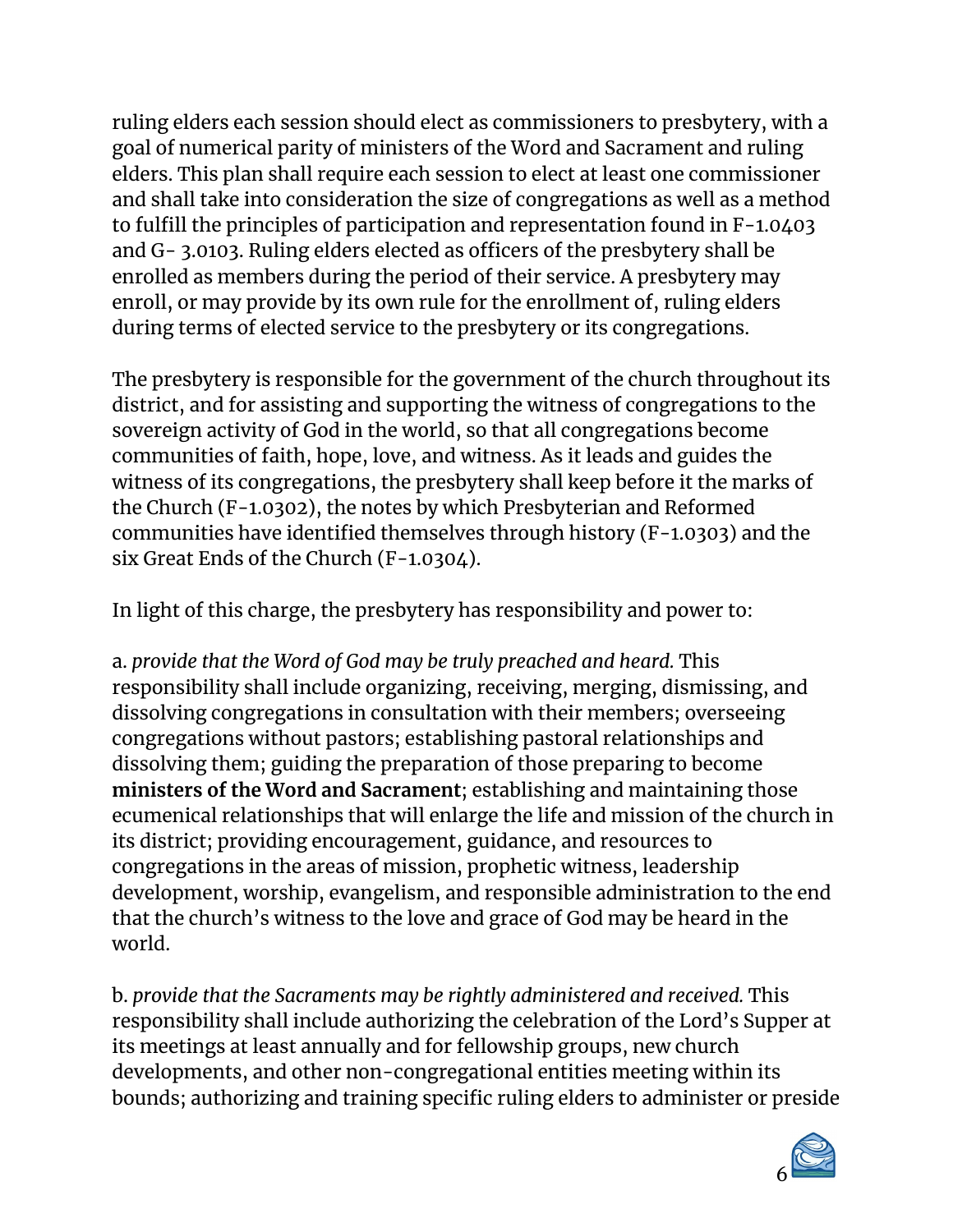at the Lord's Supper when it deems it necessary to meet the needs for the administration of the Sacrament; and exercising pastoral care for the congregations and members of presbytery in order that the Sacraments may be received as a means of grace, and the presbytery may live in the unity represented in the Sacraments.

c. *nurture the covenant community of disciples of Christ.* This responsibility shall include ordaining, receiving, dismissing, installing, removing, and disciplining its members who are **ministers of the Word and Sacrament**; commissioning ruling elders to limited pastoral service; promoting the peace and harmony of congregations and inquiring into the sources of congregational discord; supporting congregations in developing the graces of generosity, stewardship, and service; assisting congregations in developing mission and participating in the mission of the whole church; taking jurisdiction over the members of dissolved congregations and granting transfers of their membership to other congregations; warning and bearing witness against error in doctrine and immorality in practice within its bounds; and serving in judicial matters in accordance with the Rules of Discipline.

#### **Relationship with Sessions G-3.0303**

Presbytery, being composed of the **ministers of the Word and Sacrament** and commissioners elected by the session of congregations within its district, has a particular responsibility to coordinate, guide, encourage, support, and resource the work of its congregations for the most effective witness to the broader community. In order to accomplish this responsibility, the presbytery has authority to:

- a. develop strategy for the mission of the church in its district;
- b. control the location of new congregations and of congregations desiring to move as well as to divide, dismiss, or dissolve congregations in consultation with their members;
- c. establish minimum compensation standards for pastoral calls and Certified Christian Educators and Certified Associate Christian Educators within the presbytery;
- d. counsel with a session concerning reported difficulties within a congregation, including:
	- i. advising the session as to appropriate actions to be taken to resolve the reported difficulties,

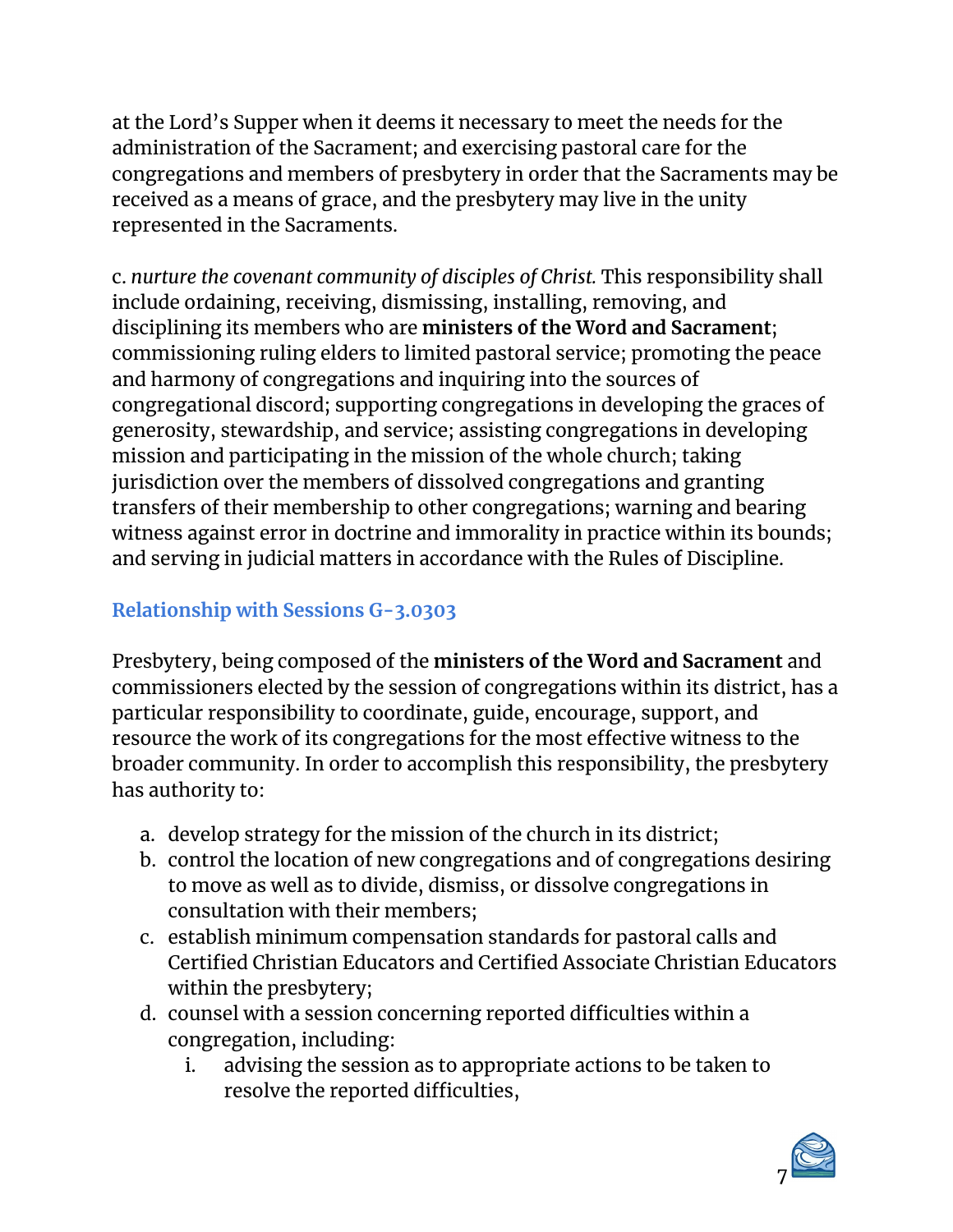- ii. offering to help as a mediator, and
- e. acting to correct the difficulties if requested to do so by the session or if the session is unable or unwilling to do so, following the procedural safeguards of the Rules of Discipline;
- f. assume original jurisdiction in any situation in which it determines that session cannot exercise its authority. After a thorough investigation, and after full opportunity to be heard has been accorded to the session, the presbytery may conclude that the session of a congregation is unable or unwilling to manage wisely its affairs, and may appoint an administrative commission with the full power of session. This commission shall assume original jurisdiction of the existing session, if any, which shall cease to act until such time as the presbytery shall otherwise direct.
- g. consider and act upon requests from congregations for permission to take the actions regarding real property as described in G-4.0206.

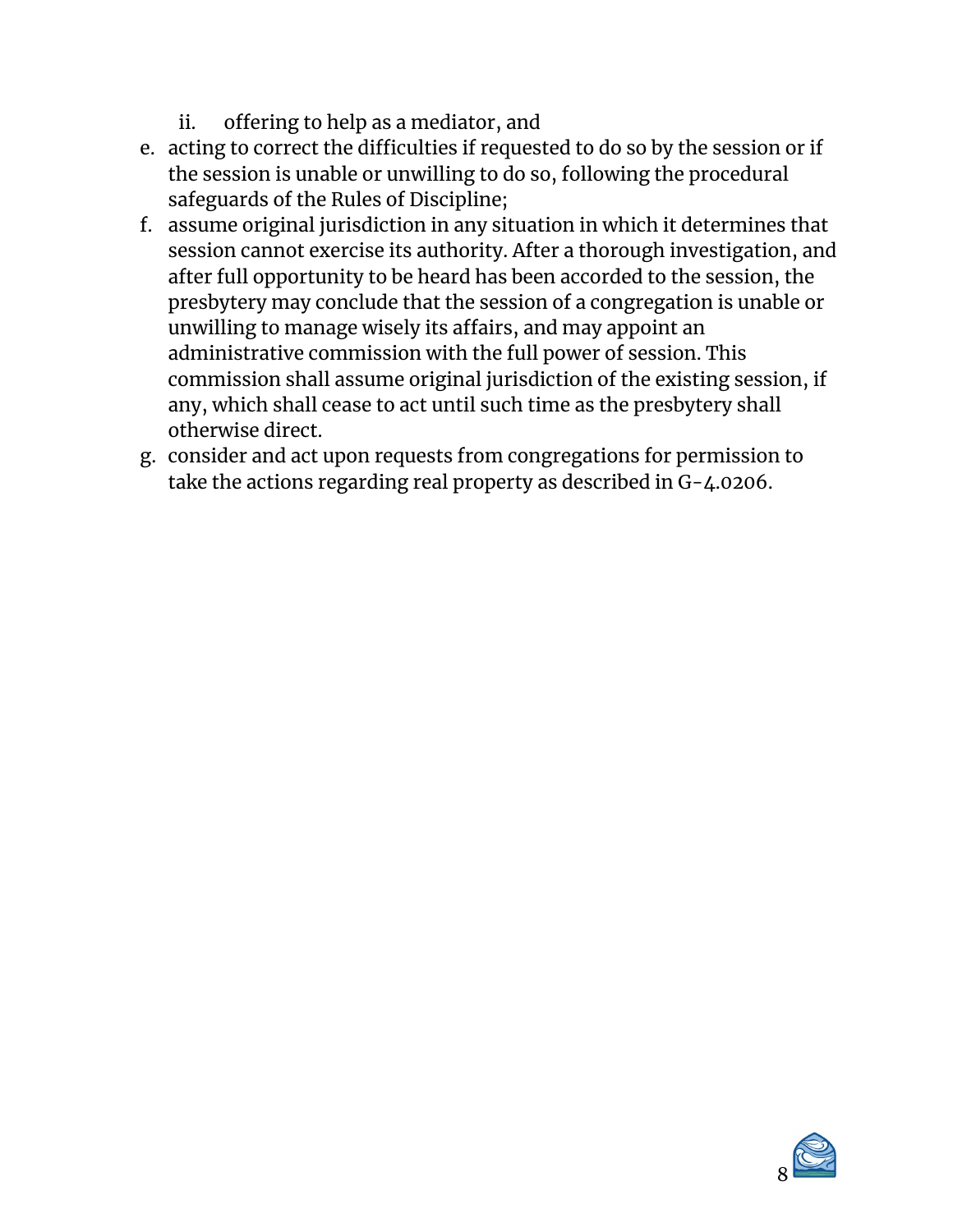## **A Note about the Form of Government in the Book of Order of the Presbyterian Church (U.S.A.), this Handbook and Categories of Pastoral Leadership**

*The new Form of Government of the Presbyterian Church (U.S.A.) was established in 2010. Previous COM Handbooks from this Presbytery have not reflected these changes. Each Presbytery now must have a Manual of Operations for committees such as the Committee on Ministry which details the operating procedures in that local Presbytery. While previous iterations of this handbook in the Presbytery of Southern New England (PSNE) have had much guidance from the Book of Order, there is now freedom to establish procedures that work in our local context. This manual reflects these procedures and is followed by a series of policies that may be updated by the Committee on Ministry as it sees fit. Any policy updates or changes will be reported to and brought to the Presbytery as appropriate and required. We have also provided a listing of resources to accompany this manual.*

*The new Form of Government no longer details the many different types of pastoral positions that may be held. The Committee on Ministry is guided by the categories and types of membership/leadership for ministry of Word and Sacrament as outlined in G-2.0503 - 4:*

#### **G-2.0502 Presbytery and the Minister of the Word and Sacrament**

As the Lord has set aside through calling certain members to be ministers of the Word and Sacrament, so the church confirms that call through the action of the presbytery. The presbytery shall determine whether a particular work may be helpful to the church in mission and is a call to validated ministry requiring ordination as a minister of the Word and Sacrament. In the performance of that ministry, the minister of the Word and Sacrament shall be accountable to the presbytery. Ministers of the Word and Sacrament have membership in the presbytery by action of the presbytery itself, and no pastoral relationship may be established, changed, or dissolved without the approval of the presbytery.

#### **G-2.0503 Categories of Membership**

A minister of the Word and Sacrament is a member of a presbytery and shall be engaged in a ministry validated by that presbytery, a member-at-large as determined by the presbytery, or honorably retired.

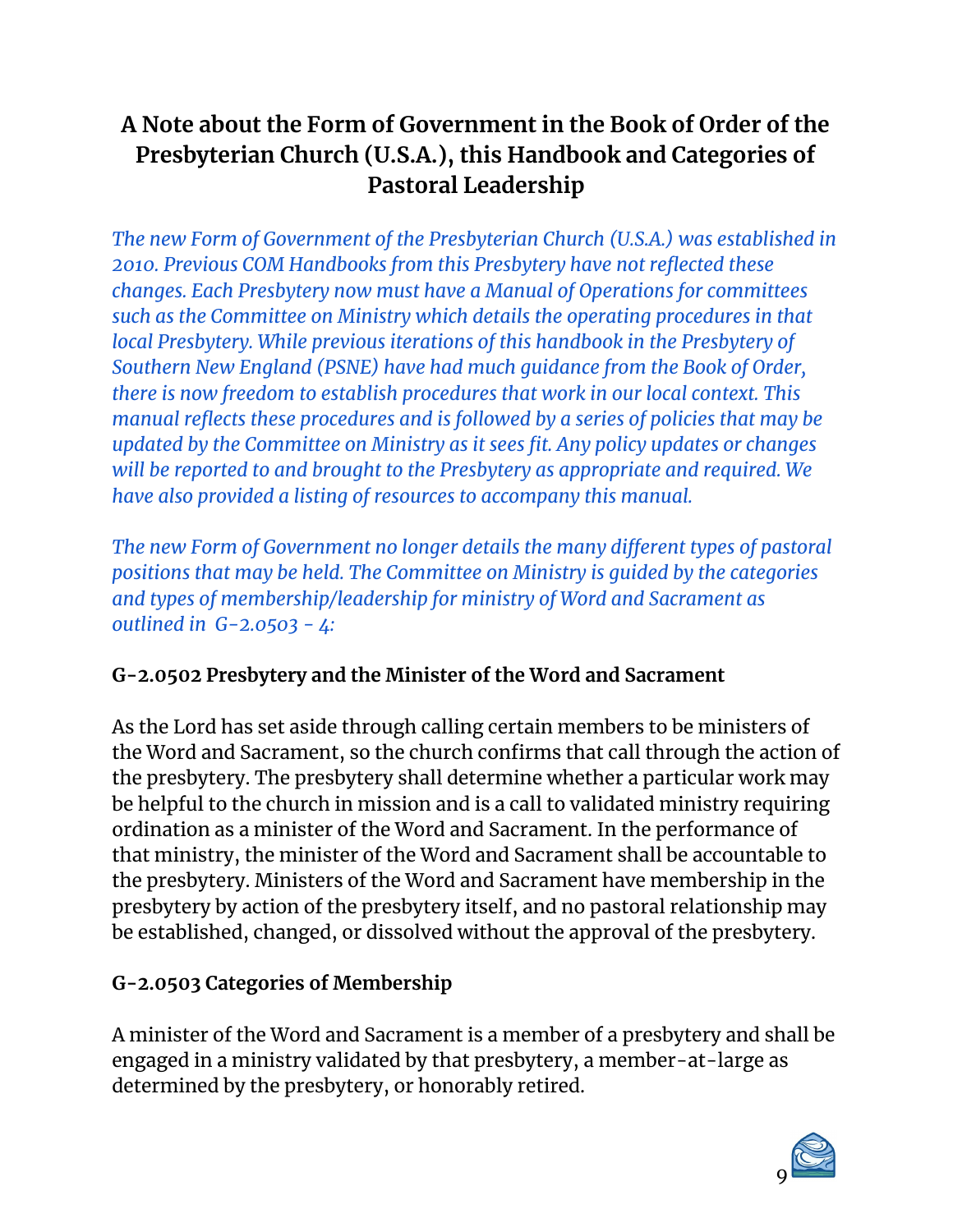#### **a. Engaged in a Validated Ministry A validated ministry shall:**

(1) demonstrate conformity with the mission of God's people in the world as set forth in Holy Scripture, The Book of Confessions, and the Book of Order of this church;

- (2) serve and aid others, and enable the ministry of others;
- (3) give evidence of theologically informed fidelity to God's Word;

(4) be carried on in accountability for its character and conduct to the presbytery in addition to any organizations, agencies, and institutions served; and

(5) include responsible participation in the deliberations, worship, and work of the presbytery and in the life of a congregation of this church or a church in correspondence with the PC(USA) (G-5.0201).

When ministers of the Word and Sacrament are called to validated ministry beyond the jurisdiction of the church, they shall give evidence of a quality of life that helps to share the ministry of the good news. They shall participate in a congregation, in their presbytery, and in ecumenical relationships and shall be eligible for election to the higher councils of the church and to the boards and agencies of those councils.

*The presbytery shall review annually the work of all ministers of the Word and Sacrament engaged in validated ministries outside the congregation.*

#### **b. Member-at-large**

A member-at-large is a minister of the Word and Sacrament who has previously been engaged in a validated ministry, and who now, without intentional abandonment of the exercise of ministry, is no longer engaged in a ministry that complies with all the criteria in G-2.0503a. A minister of the Word and Sacrament may be designated a member-at-large because he or she is limited in his or her ability to engage in a ministry fulfilling all of the criteria for a validated ministry due to family responsibilities or other individual circumstances recognized by the presbytery. A member-at-large shall comply with as many of the criteria in G-2.0503a as possible and shall actively participate in the life of a congregation. A member-at-large is entitled to take part in the meetings of the presbytery and to speak, vote, and hold office. The status of member-at-large shall be reviewed annually.

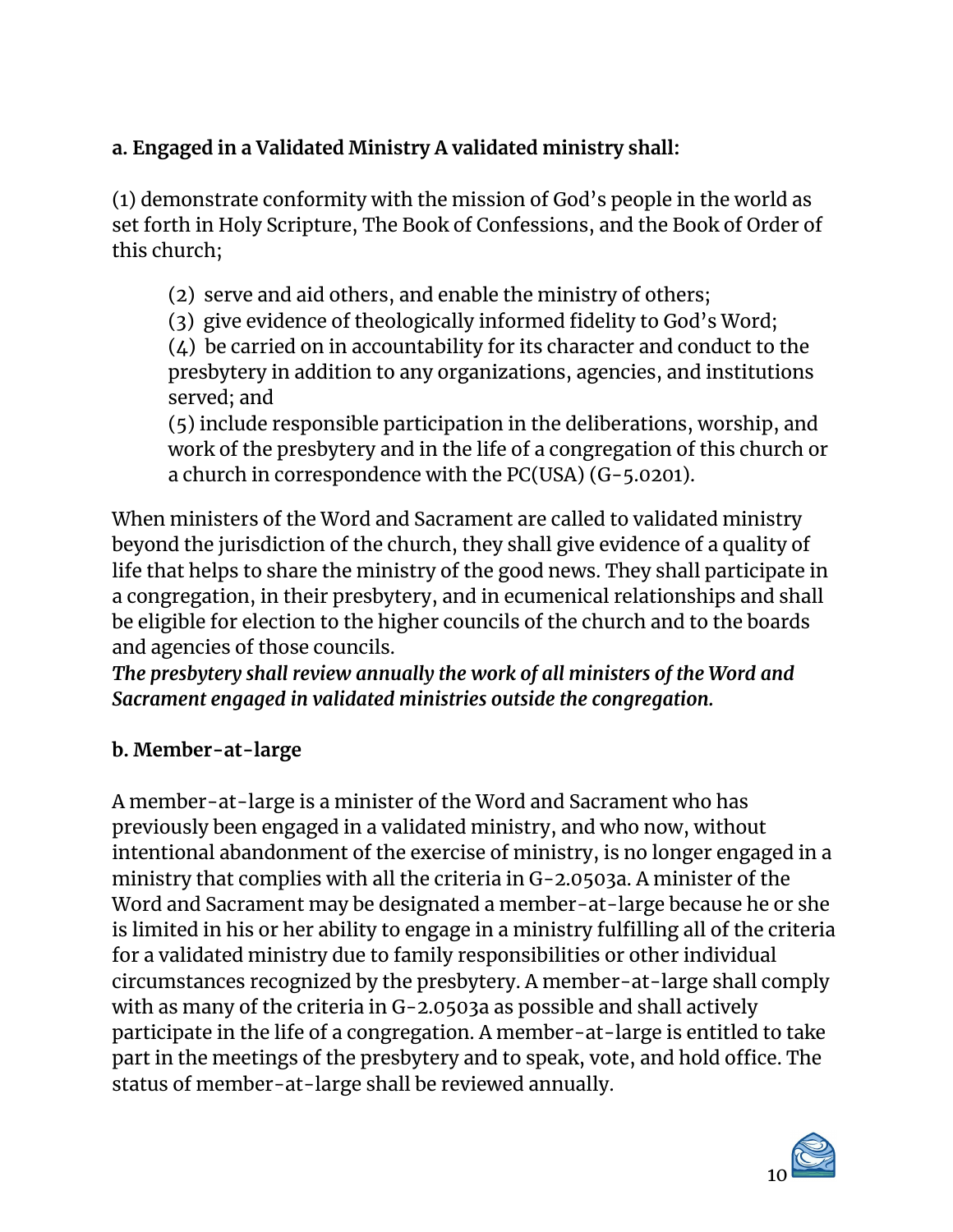#### **c. Honorably Retired**

Upon request of a member of presbytery, the presbytery may designate the member honorably retired because of age or physical or mental disability.

#### **G-2.0504 Pastoral Relationships**

When ministers of the Word and Sacrament are called as pastor, co-pastor, or associate pastor of a congregation, they are to be responsible for a quality of life and relationships that commends the gospel to all persons and that communicates its joy and justice. They are responsible for studying, teaching, and preaching the Word, for celebrating Baptism and the Lord's Supper, and for praying with and for the congregation. With the ruling elders, they are to encourage people in the worship and service of God; to equip and enable them for their tasks within the church and their mission in the world; to exercise pastoral care, devoting special attention to the poor, the sick, the troubled, and the dying; to participate in governing responsibilities, including leadership of the congregation in implementing the principles of participation and inclusiveness in the decision-making life of the congregation, and its task of reaching out in concern and service to the life of the human community as a whole. With the deacons they are to share in the ministries of compassion, witness, and service. In addition to these pastoral duties, they are responsible for sharing in the ministry of the church in councils higher than the session and in ecumenical relationships.

#### *A. Installed Pastoral Relationships*

The installed pastoral relationships are pastor, co-pastor, and associate pastor. A minister of the Word and Sacrament may be installed in a pastoral relationship for an indefinite period or for a designated term determined by the presbytery in consultation with the congregation and specified in the call. When a congregation determines that its strategy for mission under the Word so requires, the congregation may call additional pastors. Such additional pastors shall be called co-pastors or associate pastors, and the duties of each pastor and the relationship between the pastors of the congregation shall be determined by the session with the approval of the presbytery. When a congregation has two pastors serving as co-pastors, and the relationship of one of them is dissolved, the other remains as pastor. The relationship of an associate pastor to a congregation is not dependent upon that of a pastor. An

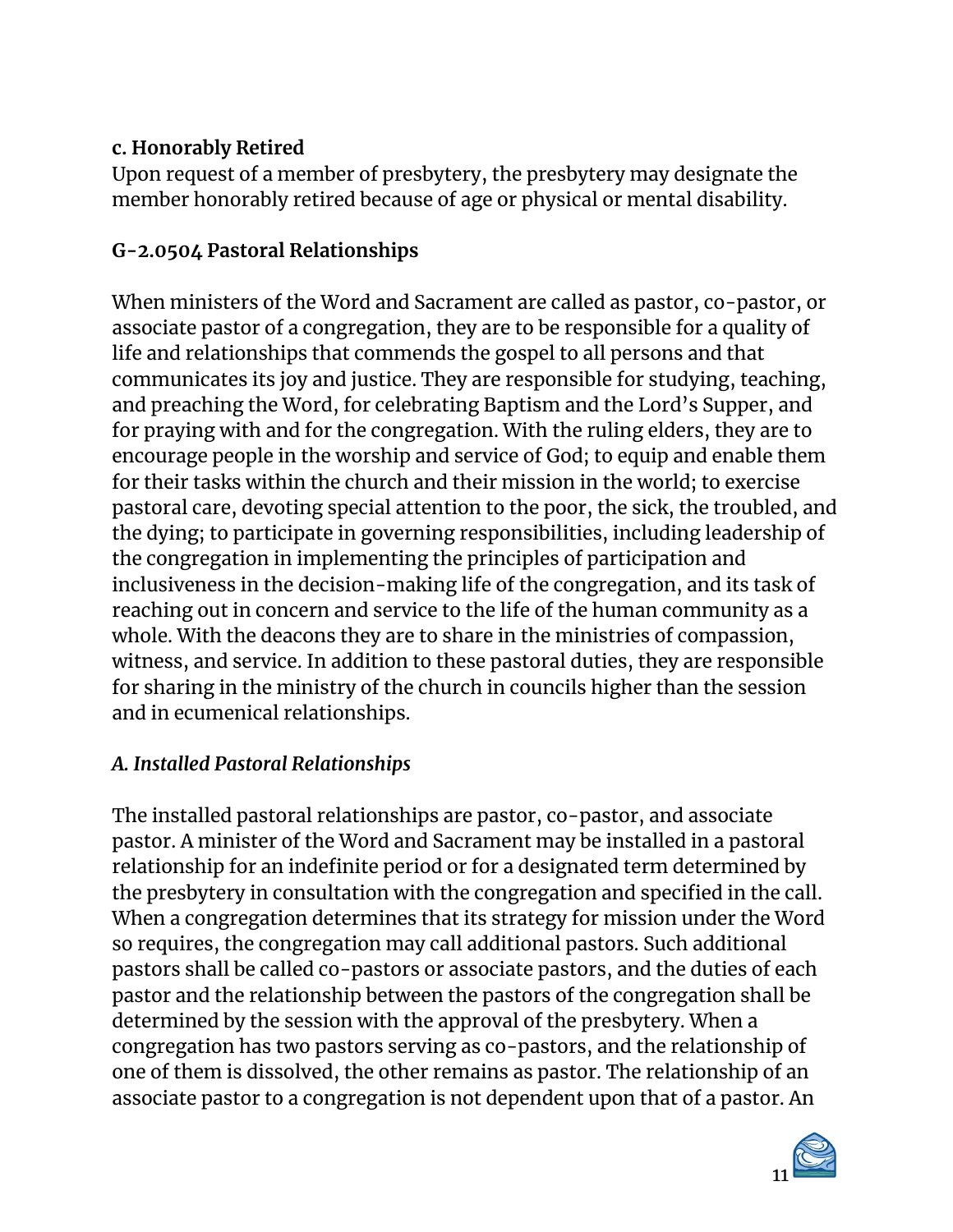associate pastor is ordinarily not eligible to be the next installed pastor of that congregation.

#### *B. Temporary Pastoral Relationships*

Temporary pastoral relationships are approved by the presbytery and do not carry a formal call or installation. When a congregation does not have a pastor, or while the pastor is unable to perform her or his duties, the session, with the approval of presbytery, may obtain the services of a minister of the Word and Sacrament, candidate, or ruling elder in a temporary pastoral relationship. No formal call shall be issued and no formal installation shall take place. Titles and terms of service for temporary relationships shall be determined by the presbytery. A person serving in a temporary pastoral relationship is invited for a specified period not to exceed twelve months in length, which is renewable with the approval of the presbytery. A minister of the Word and Sacrament employed in a temporary pastoral relationship is ordinarily not eligible to serve as the next installed pastor, co-pastor, or associate pastor.

#### **C.** *Exceptions*

A presbytery may determine that its mission strategy permits a minister of the Word and Sacrament currently called as an Associate Pastor to be eligible to serve as the next installed pastor or co-pastor, or a minister of the Word and Sacrament employed in a temporary pastoral relationship to be eligible to serve as the next installed pastor, co-pastor, or associate pastor. Presbyteries that permit this eligibility shall establish such relationships only by a three-fourths vote of the members of presbytery present and voting. [It should be noted that the Presbytery of Southern New England has determined that this practice is not the norm and that Interim/Transitional Pastors should maintain solely that role.]

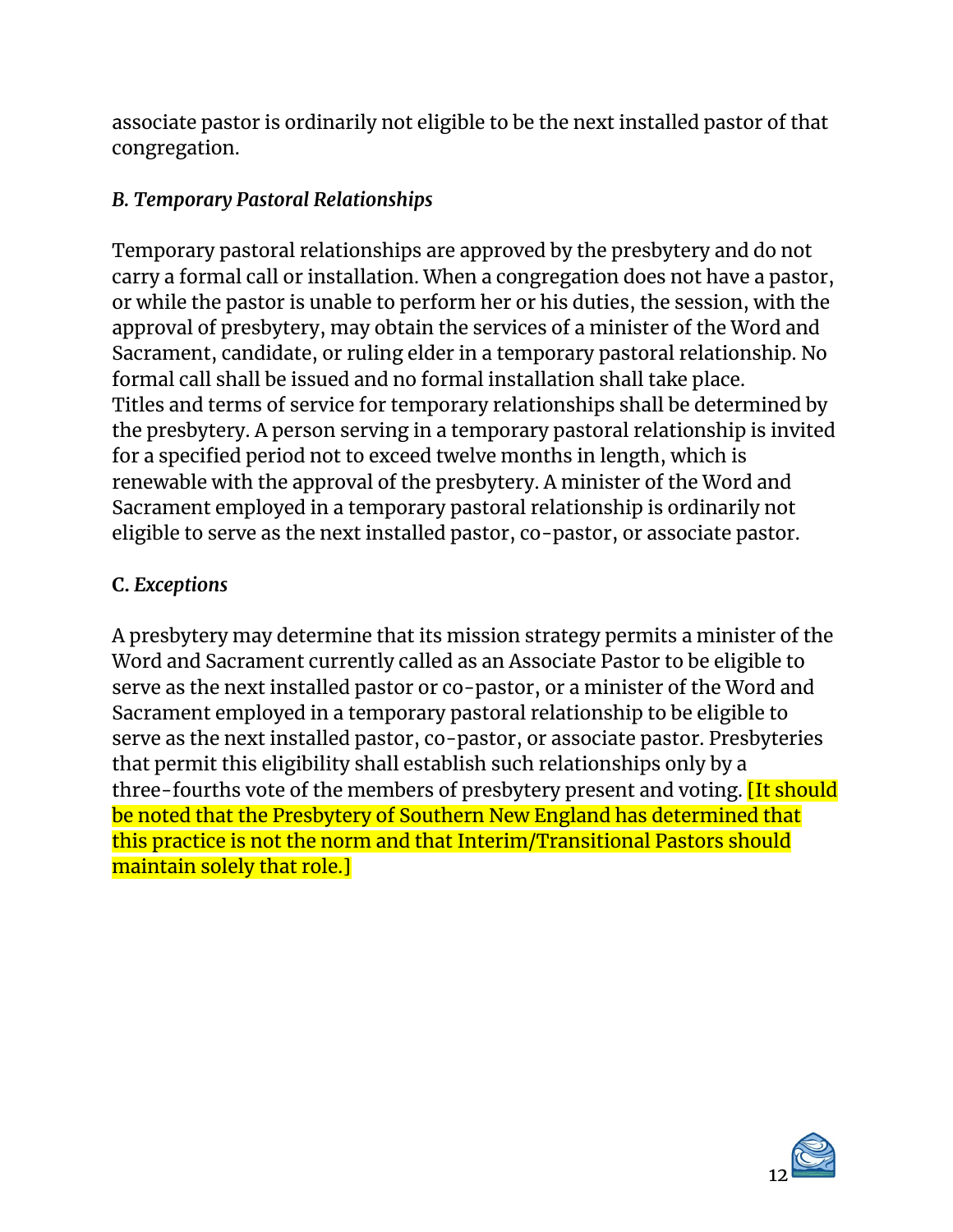#### **I. Dissolution of the Pastoral Relationship (G-2.09)**

*This section begins with language directly from the PSNE COM which is our Manual of Operations. Book of Order references are provided along the way as appropriate.*

#### A. Voluntary Resignation

1. When a pastor decides to resign a position, other than retirement, he/she/they shall consult with COM before taking any action and before notifying the session or congregation. COM will explain the process of resigning to the pastor, and will advise about actions to be taken.

2. In consultation with COM the pastor will decide whether to inform the session at a stated or special session meeting. At the session meeting a representative of COM will explain the policies and procedures of pastoral dissolution, leadership in the interim, securing new leadership, appropriate boundaries, including Pastor Nominating Committee (I/PNC) function and the election process (if applicable). Both COM and the pastor should pay special attention to the process of acknowledging the feelings and emotions of elders at the session meeting. Following the meeting with the session, a letter shall go out to the entire membership of the congregation notifying them of the resignation of the pastor by first-class mail. This letter should be prepared ahead of time to go out the following day. It is appropriate to also follow up with electronic communication.

3. The session shall call a meeting of the congregation to be held as soon as possible. The pastor's departure date should be within as short a period as feasible following the congregational announcement, typically four to eight weeks.

4. The congregational meeting to act on the resignation of the pastor shall be moderated by a member of presbytery approved by COM other than the resigning pastor. A representative of COM shall be present to answer questions related to the policies and procedures to be followed. This includes explanation of the interim time and the various ways of engaging the congregation's transitional process including appropriate boundaries between the congregation and its former pastor. The process for electing the PNC and its function will also be explained if necessary and the Covenant of Departure will be handed out.

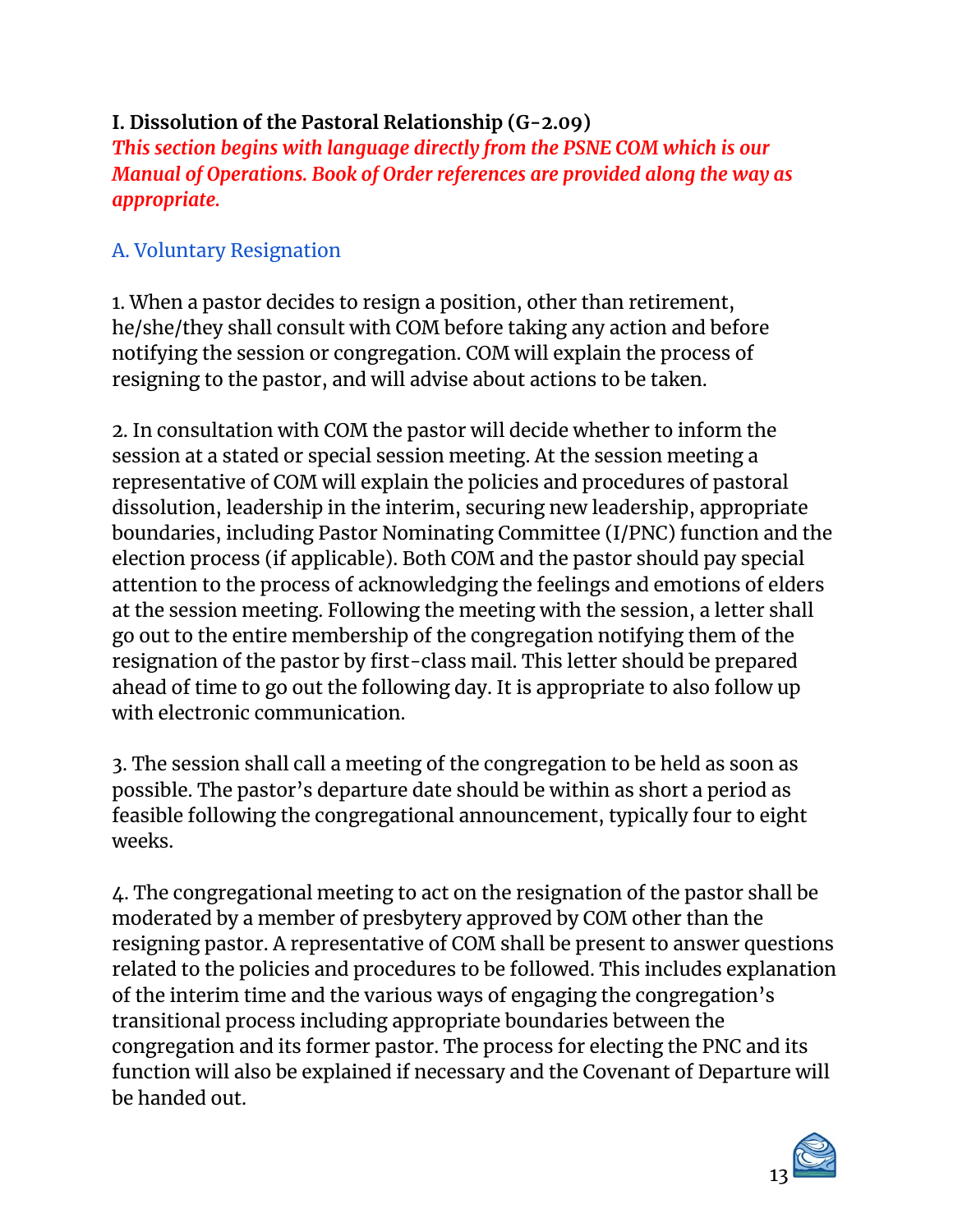5. Before the resigning pastor leaves the position, two to three members of COM shall meet with the pastor for an exit interview. This interview serves to get up-to-date information regarding the congregation and its ministry, to identify problem areas, or to underscore specific strengths for the benefit of the future relationship of COM with that church. Parts of the interview may be dealt with as confidential if needed.

6. COM shall consult with the outgoing pastor and the congregation about the importance of refraining from future involvement with that congregation. The Covenant of Departure will be signed and shared with the entire congregation. It is the role of the Session to make sure this is understood within the congregation.

7. When a voluntary resignation is in response to irreconcilable differences between pastor and congregation, a resignation package shall be negotiated in consultation with COM. The resignation package typically includes one month of pay for every year of service, with a maximum of six monthly payments including continuance of BOP medical coverage for the member and dependents.

8. **Disability:** If a pastoral vacancy occurs for reason of disability, the process outlined by the Presbyterian Board of Pensions shall be followed. It is expected that the congregation will pay the effective salary, medical and BOP dues during the 90-day pre-disability period. For more information see the information about the disability program of the Board of Pensions in the Appendix.

#### B. Retirement

1. When a pastor is considering retiring, he/she/they shall consult with the COM regarding the process and timing. A healthy retirement means that the pastor should begin to plan at in advance for the emotional and spiritual joys and sorrows this life-stage brings. Maintaining healthy emotional and relational boundaries can be difficult and it is recommended that best practice is for a pastor contemplating retirement to engage the services of a professional counselor, spiritual director or clergy coach to assist with this important transition.

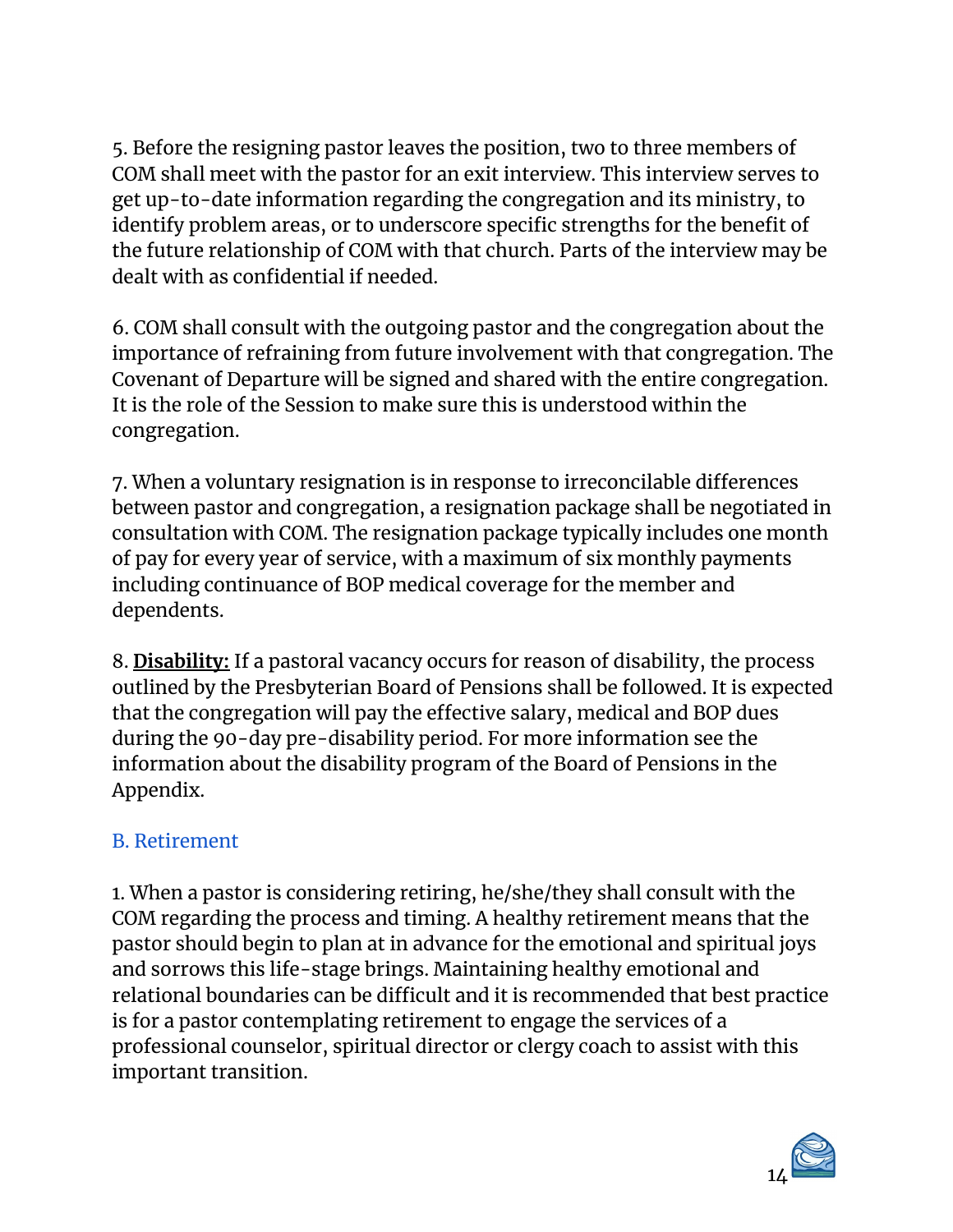It is further strongly recommended that the pastor's spouse/partner (if applicable) be included in this process of letting go and moving into a new future.

2. The goal of COM is to provide a process to prepare for and facilitate the smooth, compassionate transition of a retiring pastor (and spouse/partner) leaving a church congregation. In general, the process for retirement follows that of a resigning pastor, however it is typical for retirement plans to be announced no earlier than six months ahead of time.

a. Representatives of COM will meet with the retiring pastor as early as retirement is considered and prior to announcing this to the session or congregation. The Pastor's spouse/partner is welcome and encouraged to attend if appropriate.

b. This confidential meeting is for the purpose of providing information about the retirement process and planning the announcement to the congregation.

c. Representatives of COM will meet with the pastor and the session to discuss issues surrounding the transition to retirement. They are also available to speak with the pastor and his/her/their family.

3. A resource packet for retirement is available through the Board of Pensions.

4. Pastors considering retirement are encouraged to take advantage of the Board of Pensions pre-retirement seminars.

### C. Responsibilities of the Departing/Retiring Pastor:

1. The departing pastor shall make clear to the officers and congregation by public and written announcement that, after leaving the church, he/she/they is no longer their pastor and that he/she/they is not available to be called on for any and all pastoral services, which include funerals, weddings, baptisms, graduations, blessings, etc. This also includes future commitments. This includes ceremonies that are not in the church building and include former members and friends of the congregation. It is the departing pastor's responsibility to hold the appropriate boundaries and redirect requests to the current Moderator of Session. If there are repeated requests that the departing pastor continues to field from the congregation, it is the departing pastor's responsibility to notify the COM so that they can communicate with the Clerk of Session. These responsibilities for healthy boundaries extend to the

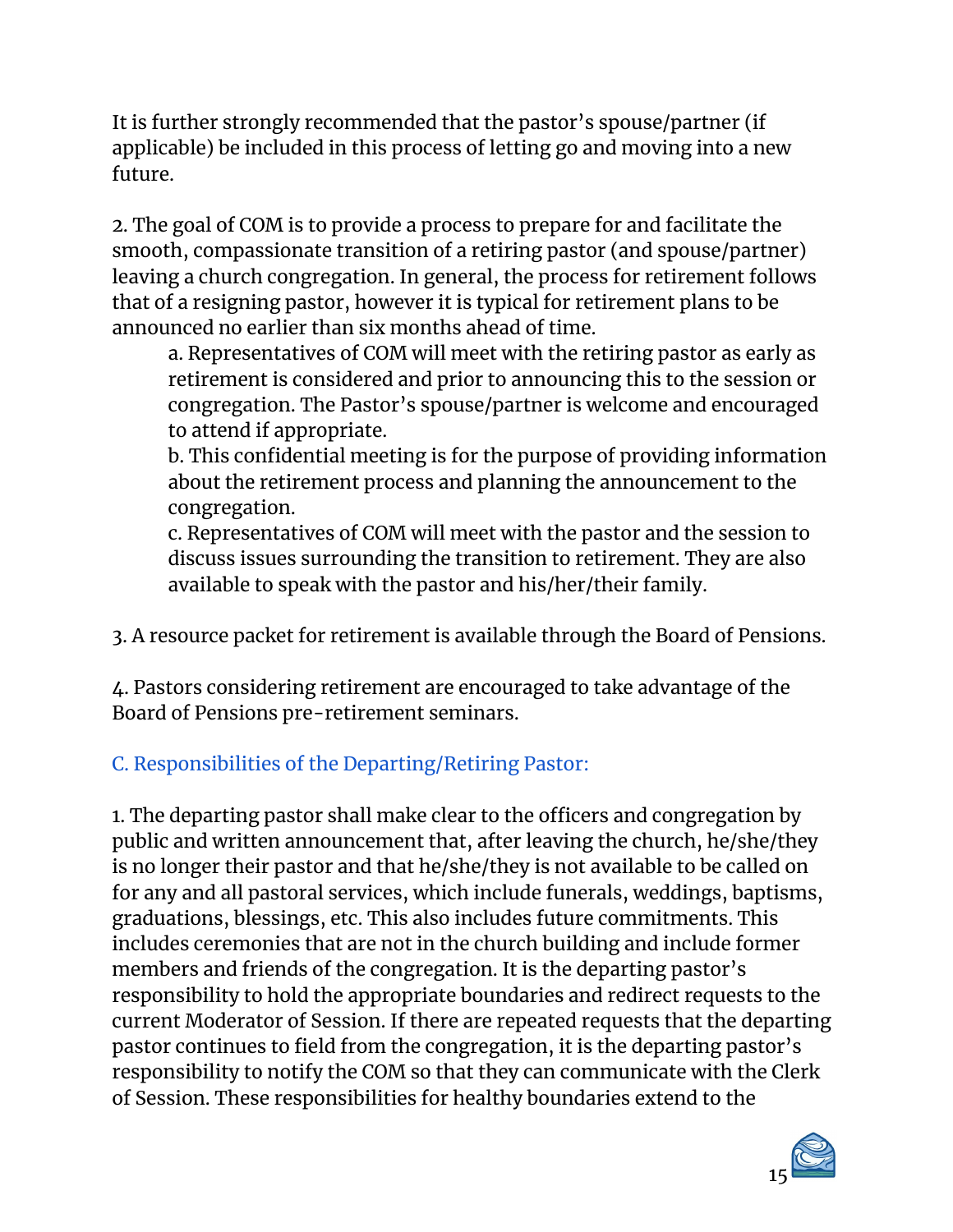spouse/partner of the retiring pastor. It is not appropriate for the family of the departing pastor to continue to worship at the congregation from which the pastor has departed. The COM shall meet with the retiring pastor and 6 months prior to retirement to explain this policy and answer any questions. The pastor along with the clerk of session shall sign a Covenant of Departure which shall be shared in writing with all members of the congregation and shared during the congregational meeting.

2. If the departing pastor continues to reside in the area, he/she/they must direct any invitations for funeral services to the current pastor.

3. The departing pastor or spouse/partner shall not attempt in any way to influence the church in the selection of a successor, or to influence the policies of the successor(s) and the future direction of the congregation.

4. Visits to the former parish shall be at the sole invitation of the current moderator of session. In conversations with members of the former congregation, there shall be no conversation, criticism or questioning of policies of the current pastor or other staff members, and the future direction of the church.

5. A departing or retiring pastor's spouse/partner and family shall not continue to worship at the former congregation, serve on its boards and/or comment on the future ministry of the congregation.

6. Any questions or problems regarding the above should be referred to COM. Repeated infractions from a departed/retired pastor will be considered as grounds for disciplinary process.

D. Termination of Pastor, Associate Pastor or Stated Supply Requested by Congregation

1. When a session deems it wise to ask the congregation to dissolve a pastoral relationship, with or without the clergy person's concurrence, the session shall develop, in consultation with COM, a termination agreement before calling a congregational meeting. Following a congregation's vote to request the presbytery to dissolve the relationship, and upon COM's concurrence, COM shall recommend to the presbytery that the relationship be dissolved and shall report the terms of the termination agreement.

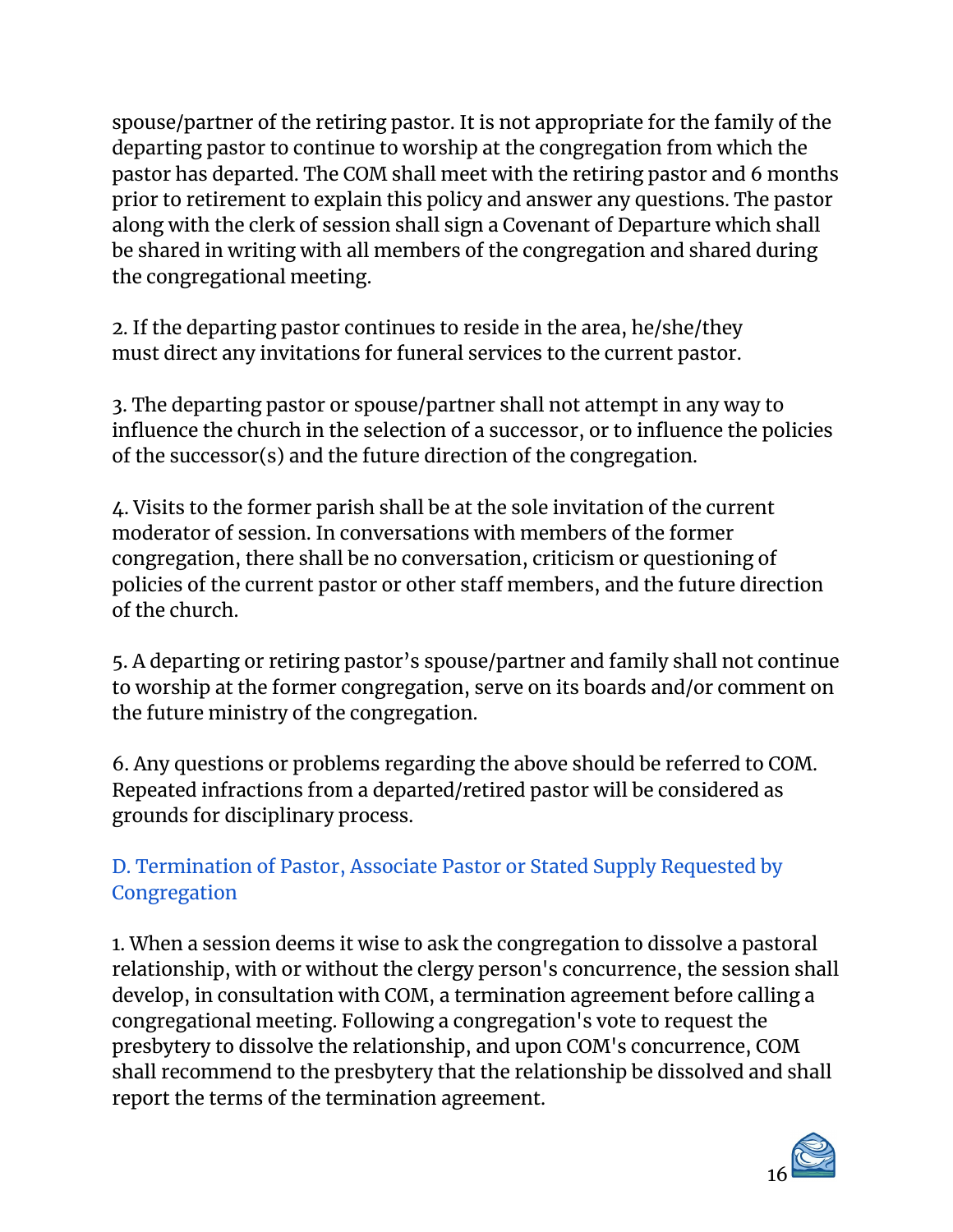2. In any termination requested by a congregation, special attention shall be paid to the emotional needs of all parties involved. The COM may assign personal caregivers who will offer support and care to the terminated pastor, pastor's spouse/partner and family, the session and the congregation. COM or its representatives should be present during any formal discussions and/or negotiations to offer support.

3. Normally the pastor or associate pastor shall be given a six months severance package following the congregation's action to dissolve the pastoral relationship plus BOP medical coverage continuance for the member and dependents. A severance package would include effective salary and BOP benefits, but not reimbursable amounts. During this period, COM will be available to the pastor for consultation in regard to a future call. COM reserves the right to negotiate an appropriate severance package in special circumstances.

4. When a stated supply relationship is terminated at the request of a congregation prior to the end of the agreed term, COM shall recommend to the presbytery that six weeks of compensation be paid by the congregation.

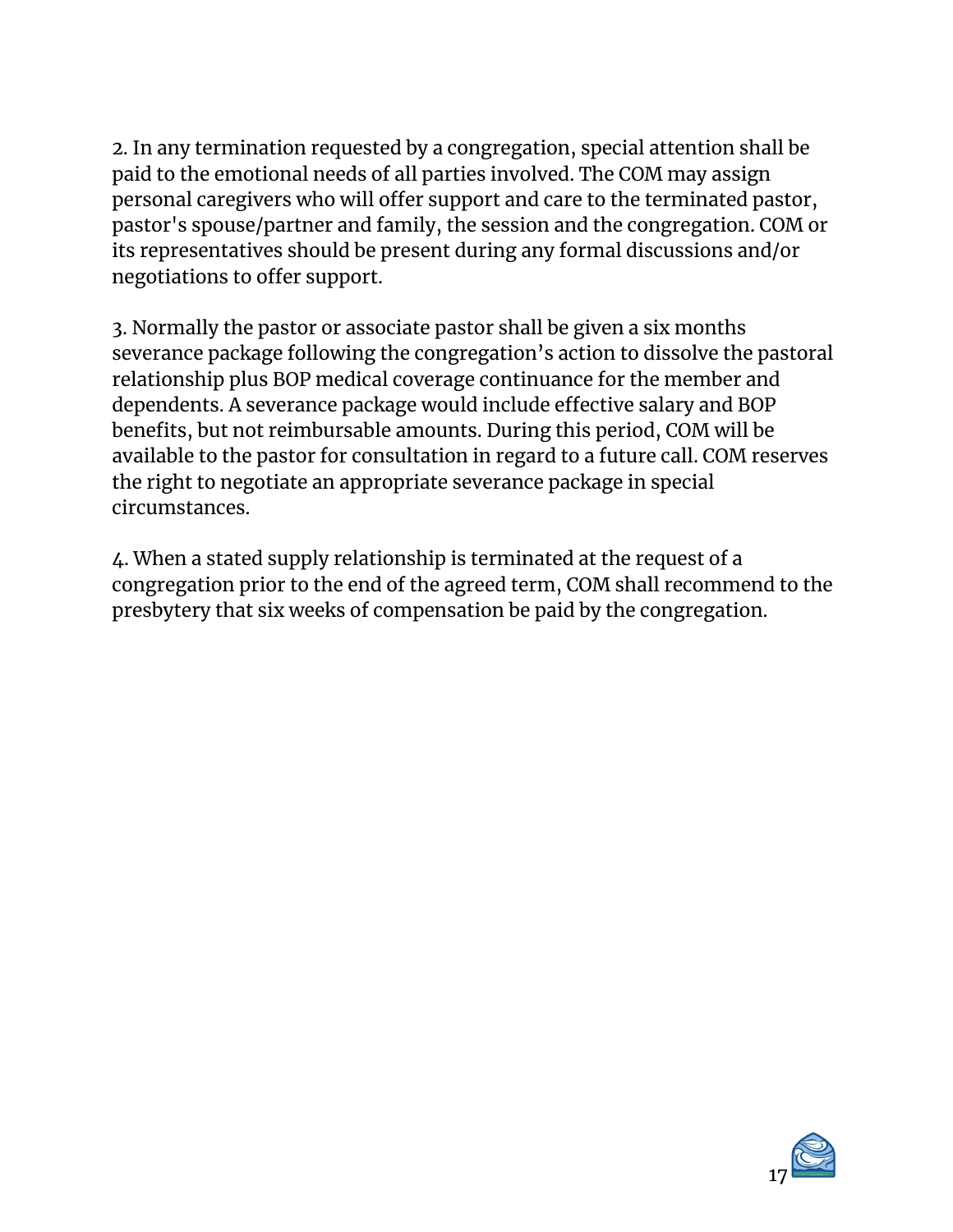#### **II. Provision for Temporary Pastoral Leadership (G-2.0504b)**

#### A. Moderator

The COM shall appoint a moderator for the session while a church is without an installed pastor. Normally, a moderator is only assigned until the arrival of an interim pastor, who then will become moderator of the Session during their service as interim pastor. If the COM deems it appropriate, the associate pastor, parish associate or stated supply can serve as the moderator of session. All moderators of session must be members of PSNE.

*See the presbytery website for the most up-to-date honoria and mileage information, which is updated yearly. Supply preachers (those filling in a pulpit on an occasional basis for an in-between time, vacation, sabbatical or during continuing ed of installed pastor can also be located on the presbytery website).*

#### B. Temporary Supply

When permanent pastoral leadership is unavailable, the pulpit may be filled by the session on a week-to-week basis. Information regarding possible temporary supply is available through the COM chairperson. A temporary supply may be a candidate for the interim position.

#### C. Stated Supply

In some situations COM, after consultation with the session, may recommend to the presbytery that a stated supply pastor be appointed to serve a vacant church that is not seeking an installed pastor. The appointment is for a period not exceeding one year. A stated supply can be re-appointed following recommendation of COM, presbytery action, and concurrence by the session. *Review of Stated Supply Relationships*

The COM shall review each stated supply relationship through an annual review with session and pastor. This review should occur three months before the end of each contract period.

#### D. Interim Pastor or Interim Associate Pastor

When a pastor has left a church, regardless of the reason, the session is faced with several options available to it as to how to replace that pastor. The most important first step it should take is to invite COM to explain the pros and cons

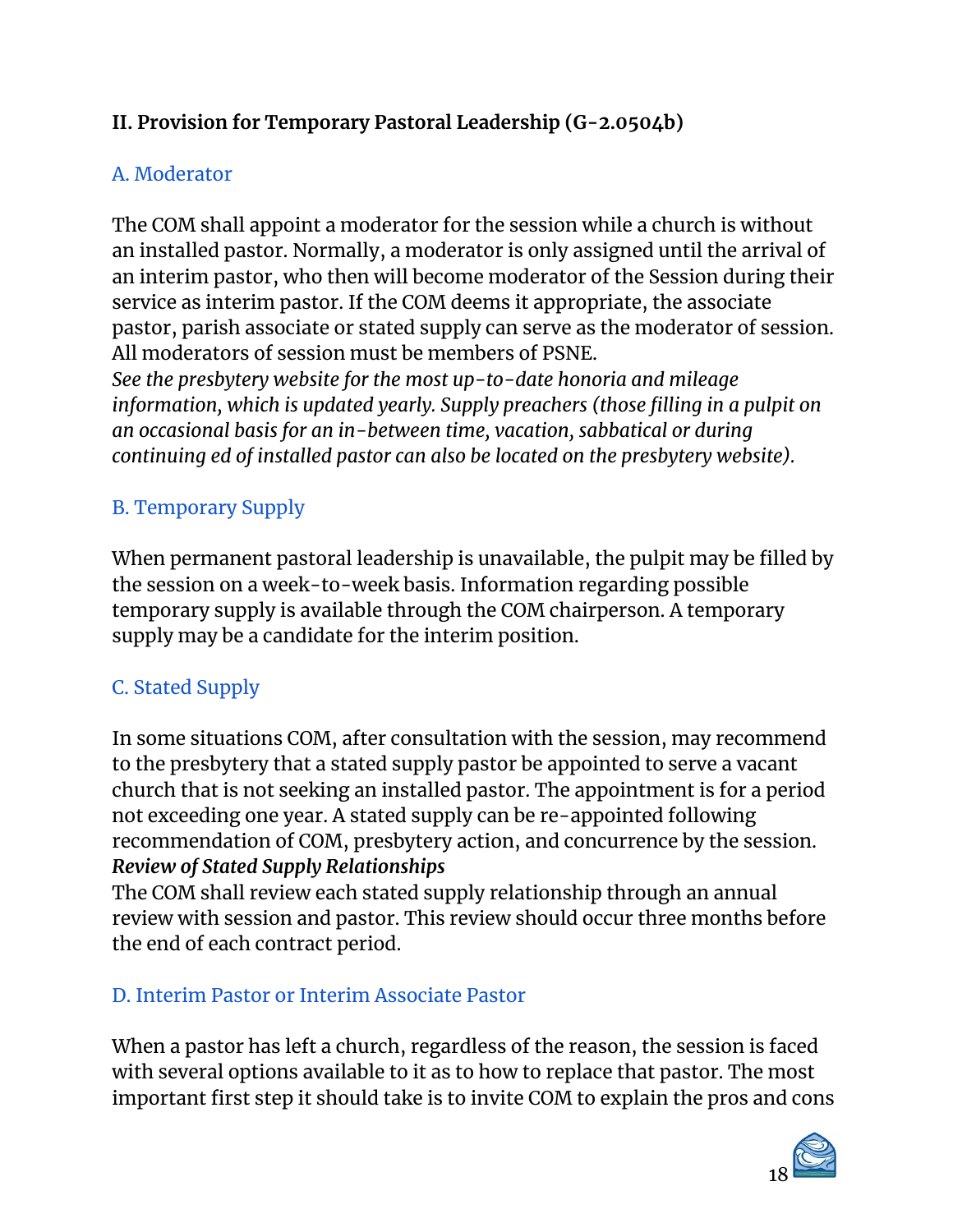of the various alternatives and assist in the decision-making as to what is best for that church which includes a financial review. A representative of the COM will visit the session to explain the interim process and to encourage the session to set goals for the interim period, and prepare either a job description OR a Ministry Information Form (MIF) depending on the needs of the congregation (the COM liaison will assist with this determination). The General Presbyter and COM liaison will train the interim search team before they can begin their work and provide them with an extensive online resource folder to assist them in the search.

The actions of the IPNC will be absolutely confidential. This does not preclude general informational reports to the congregation concerning progress, but names or locations of candidates under consideration (or rejected) will not be disclosed to anyone not a member of the IPNC or COM. Members of the congregation may make suggestions as to possible candidates but will not receive a report as to the action of the IPNC on their suggestion.

#### 1. Why an Interim Pastor?

In every transition between pastors, several things need to happen that an interim pastor can facilitate. Congregations need to understand their history, particularly as it relates to former pastors, both recent and past. It is important to consider the church's present identity and its future possibilities. There is a need to develop an enthusiastic commitment to new pastoral leadership and to the opportunities and challenges of a different future for their church.

#### 2. Interim Pastor Selection Committee

The session should appoint an Interim Pastor Nominating Committee (IPNC) of three to five members, consisting of the majority of members from the Session. Other members may be recruited without regard to their present offices. In some cases the session has assigned this task to the Personnel Committee.

#### 3. Expectations of Interim Period

Churches go into an interim period with different opportunities and needs. The session, in consultation with their assigned COM representative, should identify what they would most like to accomplish during the interim. Some possibilities include but are not limited to:

● Experience a different pastoral personality and leadership style

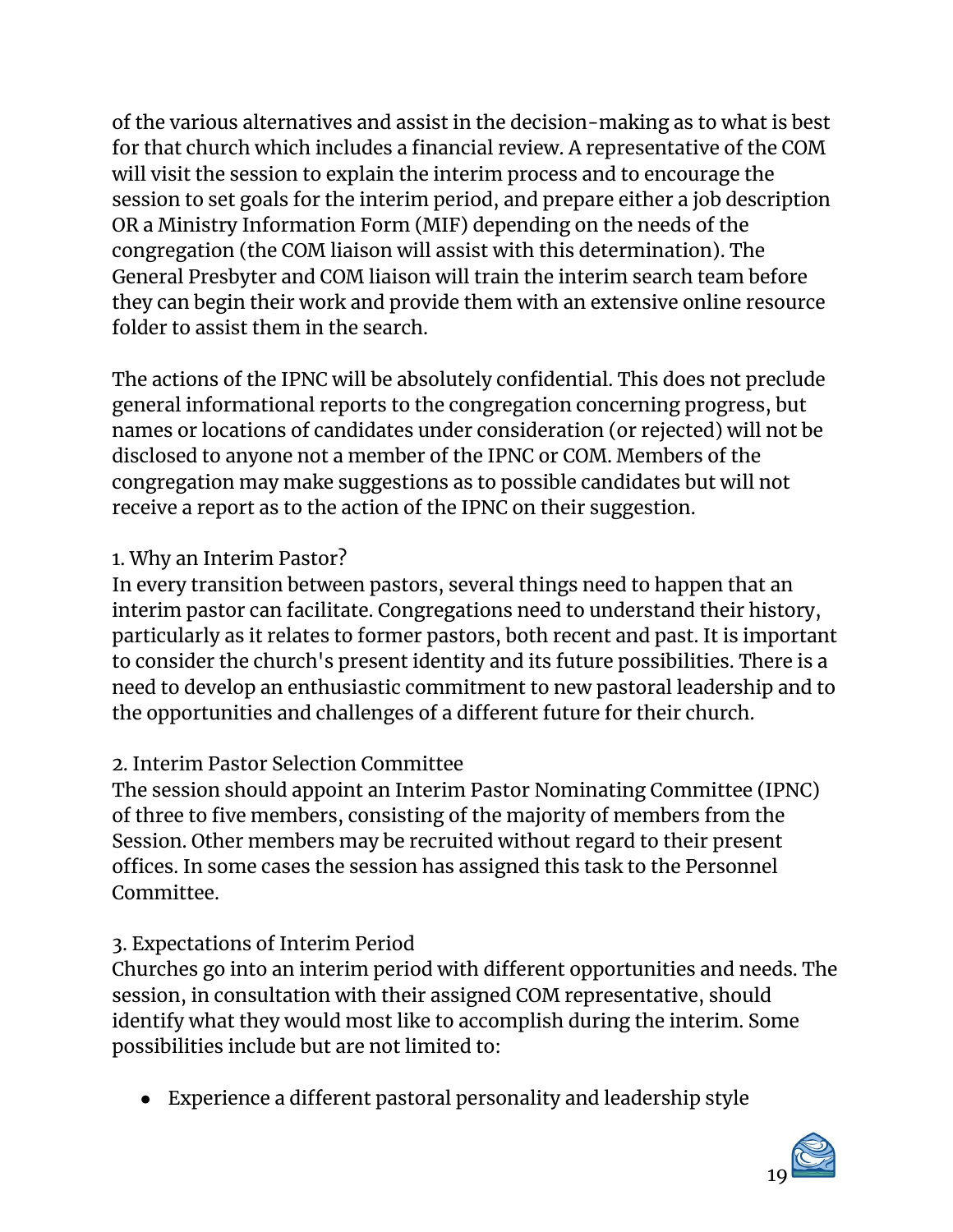- Renew or re-invigorate the congregation's understanding of mission, its local context and the nature of 21st century ministry
- Review staffing and budget for the future (right-sizing)
- Address new and emerging needs around worship (including time, location, community needs, etc.)
- Deal with any unresolved problems that stand in the way of ministry
- Update church records
- Address building maintenance and needs
- Revise/review administrative practices and stewardship

The session should inform the selection committee of these areas of focus.

#### 4. Writing a Position Description

The session should approve a position description OR Ministry Information Form (MIF) and then forward it to COM for approval. The Interim Pastor is a contract, not installed position, therefore responsible to and employed by the Session not the Congregation.

#### 5. Candidates

COM will consult with the Interim Pastor Search Committee on persons qualified to be interim pastor for the church. The guidelines to be considered for an interim pastor are as follows:

- A positive Executive and criminal reference check
- Completion of acceptable interim/transitional ministry training. It is preferable for the candidate to have served at least two successful interim pastorates.
- The Interim Pastor Search Committee will submit names to COM for approval and background checks prior to inviting candidates for a final interview.
- Approval by COM of all persons being considered as an interim pastor is required.

#### 6. Terms of the Contract

After selecting the final candidate, the committee shall meet with him/her/they to negotiate the terms of the contract that will define the interim relationship, consulting with COM along the way to be sure the terms fulfill presbytery requirements. The following guidelines are recommended:

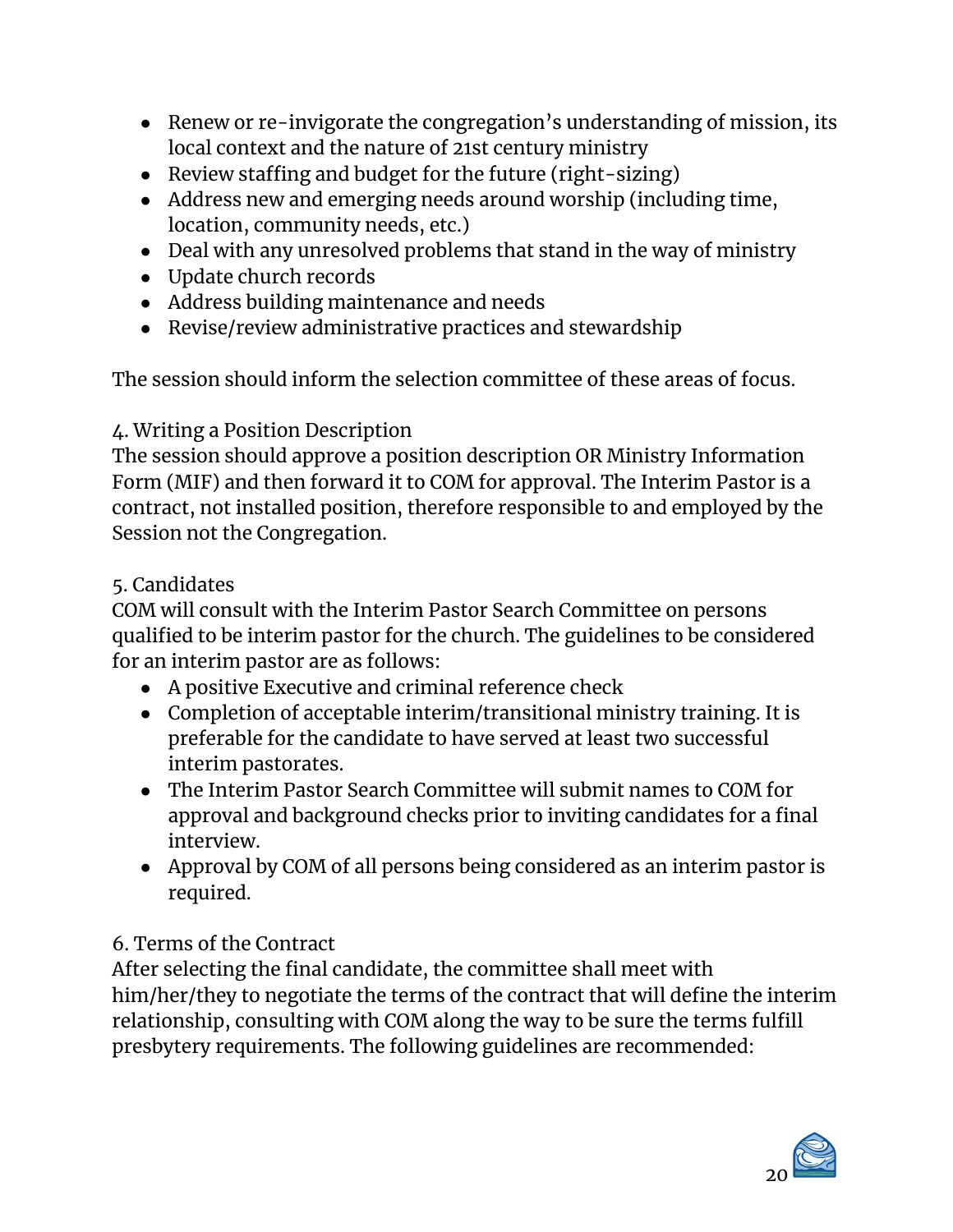- Compensation should be no lower than that of the previous pastor; however it is customary for interim pastors to be paid at higher rates given their additional training and experience.
- Ordinarily the interim pastor will serve until the new pastor is in place. The COM will receive reports every six months from the interim pastor, which will include time to check in with the interim pastor on progress of the congregation. We are available to meet at any time in the process the interim pastor deems necessary.
- The COM will provide a contract to be filled out, following the sample from the Presbytery.

#### 8. Introduction to the Congregation

The committee should prepare an appropriate plan for presenting the interim pastor to the congregation. This may include such steps as a write-up in the church newsletter and a reception after worship. It should include an introduction during regular Sunday worship at which time a representative of the session will welcome the interim pastor. Ordinarily a representative of COM will explain the special provisions of the interim ministry at this worship service. See our resources for a suggested Litany of Beginning.

#### III. Mission Study

It is important that every congregation engage periodically in a Mission Study and Action Plan. Normally this study process will be conducted under the authority and with the oversight of the Session. There are a variety of ways to engage a mission study and the interim pastor is encouraged to meet early on with the COM liaison to discuss what options are present and would be appropriate for the congregation.

If there is an interim pastor serving a congregation, COM will require that a Mission Study and Action Plan be completed during the interim period. Other times it may be useful to do a Mission Study and Action Plan when a congregation is facing a significant change or transition.

The departing pastor shall not be involved in the conduct of the Mission Study and Action Plan. It is appropriate once a new pastor is in place, for the session to engage in a Mission Study and Action Plan if none was done during the interim period.

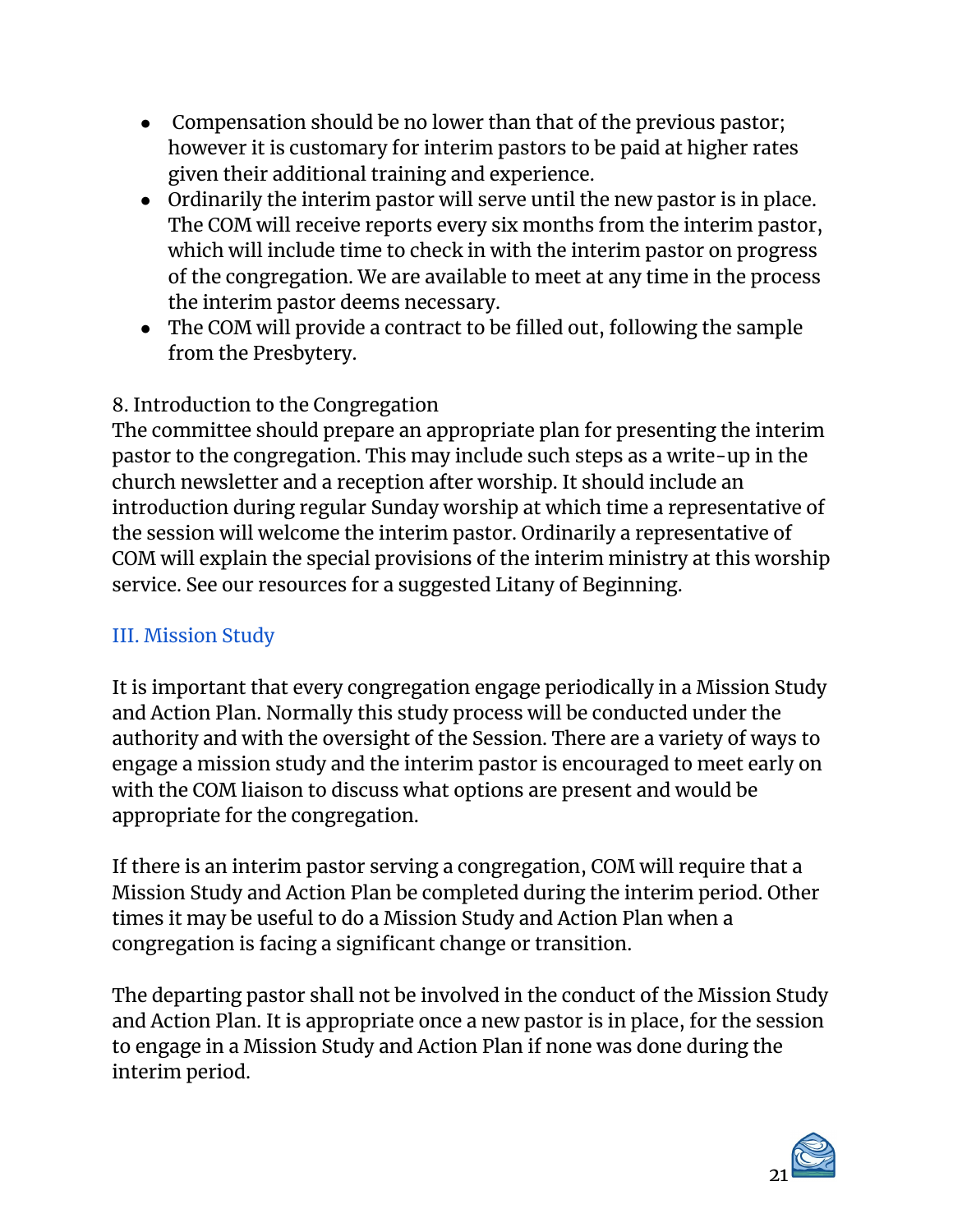The Session has the final authority to approve the Mission Study and Action Plan. A copy of all completed Mission Studies and Action Plans should be shared with COM.

Mission Studies are required to be completed and submitted to the COM prior to the approval of a PNC/APNC.

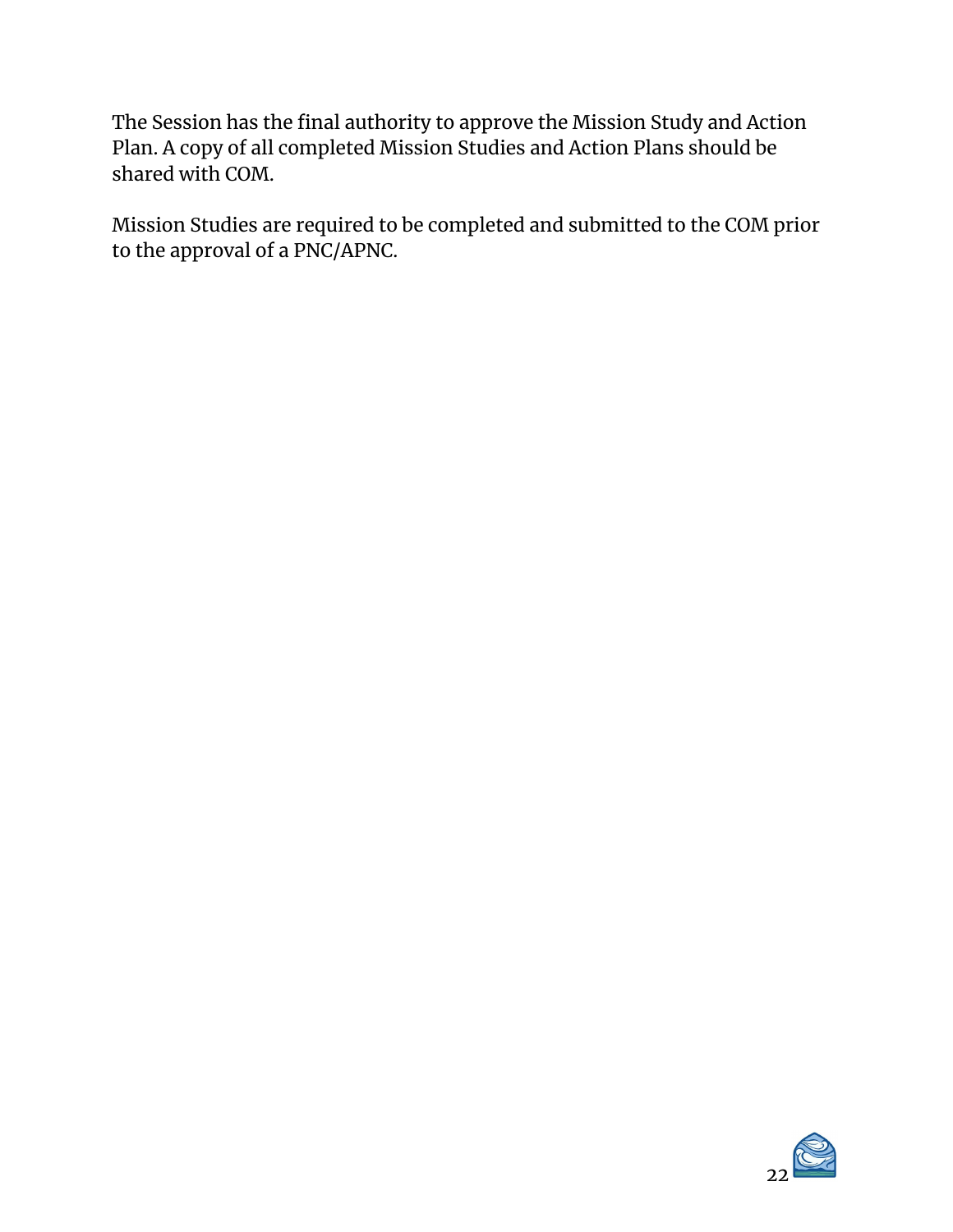#### **IV. Securing New Pastoral Leadership**

#### A. Election of the Pastor/Associate Pastor Nominating Committee (PNC/APNC)

1. Guidelines for the Church Nominating Committee in selecting nominees to the PNC/APNC:

- The nominating committee will prepare a slate of names for the PNC/APNC to be presented to the congregation. These should be representative of the whole congregation and the Session can assist with suggestions to the nominating committee. Typical numbers range from seven to eleven with nine an average number.
- At least one person should be a member of the session, one a deacon or trustee, and one a youth (if possible). The majority of the PNC/APNC should be composed of persons not currently serving as elders, deacons, or trustees. Because this is a time-consuming task, all should be relieved temporarily of other major responsibilities.
- Each person nominated to serve on the PNC/APNC should have an open mind without bias for any potential candidate. Otherwise, the nomination should be declined.
- PNC/APNC's shall comply with Equal Employment Opportunity guidelines, i.e., the PNC/APNC must in all conscience be willing to consider candidates without regard to race, ethnic origin, sex or gender identity, marital status, sexual orientation, physical disability, military status or age.
- No more than one person per household or extended family shall be nominated. No PNC/APNC member may be from the same family as a staff member of the congregation.
- The youth member should be high school age or older.
- Persons serving on Presbytery COM should ordinarily not be nominated.
- The previous PNC should not be replicated. This includes the previous IPNC.

2. A representative(s) of COM will be assigned to consult with the session nominating committee to review the procedures for the election of the PNC/APNC, explain its functioning and the guidelines used in the selection of the nominees.

3. A congregational meeting shall be called for the election of the PNC/APNC. Ballots should be prepared in advance with space for nominations from the

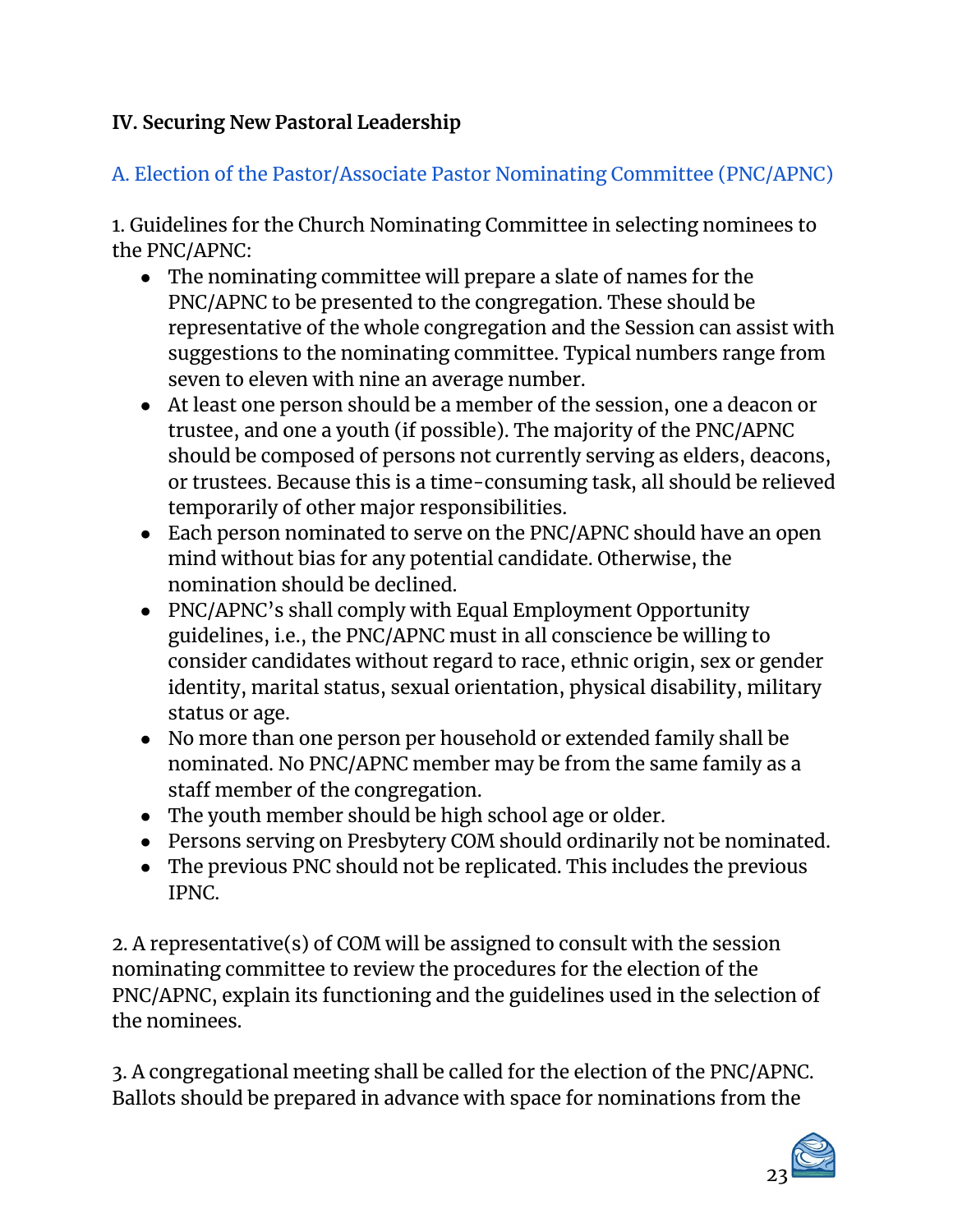floor. Care must be taken that persons nominated from the floor are present and have agreed to serve.

4. The representative of COM also will explain that the congregation, in electing the PNC/APNC, is granting it authority to bring one nominee back to the congregation for a vote. The PNC/APNC will report to the session when it is ready to recommend one person for a call.

5. The actions of the PNC/APNC will be absolutely confidential. This does not preclude general informational reports to the congregation concerning progress, but names or locations of candidates under consideration (or rejected) will not be disclosed to anyone not a member of the PNC/APNC or COM. Members of the congregation may make suggestions as to possible candidates but will not receive a report as to the action of the PNC/APNC on their suggestion.

6. Once the PNC is elected, COM shall send the General Presbyter and the COM liaison to guide the PNC/APNC in the procedures of the search process and to assure an orderly and open search. Resources from the presbytery and denomination will be provided. The search team may not begin until the training of the PNC/APNC occurs.

#### B. The Pastor/Associate Pastor Nominating Committee at Work (and Related Matters)

1. The previous and interim pastors shall not have any influence on the selection of the new pastor by the PNC/APNC. Such interference is grounds for disciplinary process.

2. A representative from COM should assist the newly elected PNC/APNC in setting their first meeting date. COM's liaison will moderate the meeting until a chairperson has been elected and will outline the duties and processes of the committee's work. The liaison will continue to meet regularly with the PNC/APNC, serving as consultant and link with COM.

3. The PNC/APNC will request the session to budget or transfer adequate funds to its control to enable it to interview candidates, hear them preach, and pay other PNC/APNC expenses. When the PNC/APNC has completed its work, the

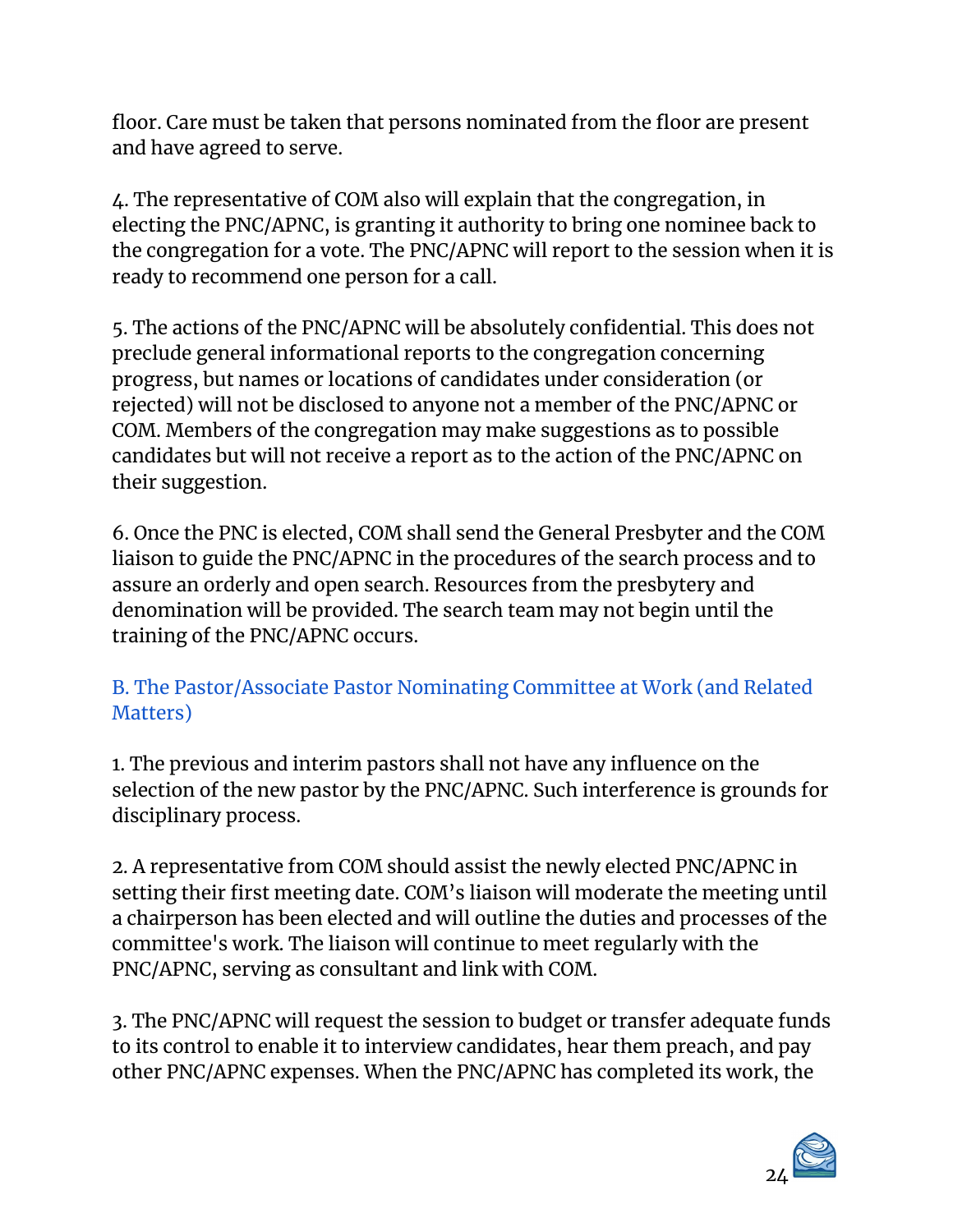unused funds shall be returned to the church budget with an accounting of expenditures.

4. The first task of the PNC/APNC is to prepare a Ministry Information Form (MIF) based on the Mission Study. The MIF will highlight the church's mission and its particular needs for pastoral leadership. COM will assure that the MIF reflects the church appropriately, describes the position accurately, and that the terms of call meet the presbytery minimums which are set annually by the Presbytery and posted on the presbytery website or may be obtained from the Stated Clerk.

#### *No candidates shall be considered until the MIF has been completed and approved first by the PNC and then by the session and then by COM.*

5. When the MIF has been approved, the PNC/APNC will proceed to consider candidates. The committee will receive Personal Information Forms (PIFs) from various sources. Care must be taken to consider candidates without regard to race, ethnic origin, sex or gender identity, marital status, sexual orientation, physical disability, military status or age.

6. The Role of the Pastor in the Associate Pastor Nominating Committee Process.

Because of the importance of staff relationships within the local church, the pastor should be involved with the APNC in the selection of a candidate, but shall not dominate the proceedings. In keeping with this policy, the pastor's role is as follows:

- The pastor is an ex-officio member of the APNC without vote.
- The pastor, as an ex-officio member, has the right to speak in meetings of the APNC, to suggest names for consideration by the APNC, and to inform the committee regarding his/her evaluation of the qualifications of the candidate.
- When a candidate is interviewed, the pastor may be a member of the interviewing APNC. If either the pastor or the candidate so requests, they shall have time to visit apart from the APNC.
- If there is a disagreement between the pastor and the APNC as to the final candidate, the pastor and the chairperson of the APNC shall consult with COM before the session is asked to call a meeting of the congregation. COM's role will be as a mediator to resolve the differences.

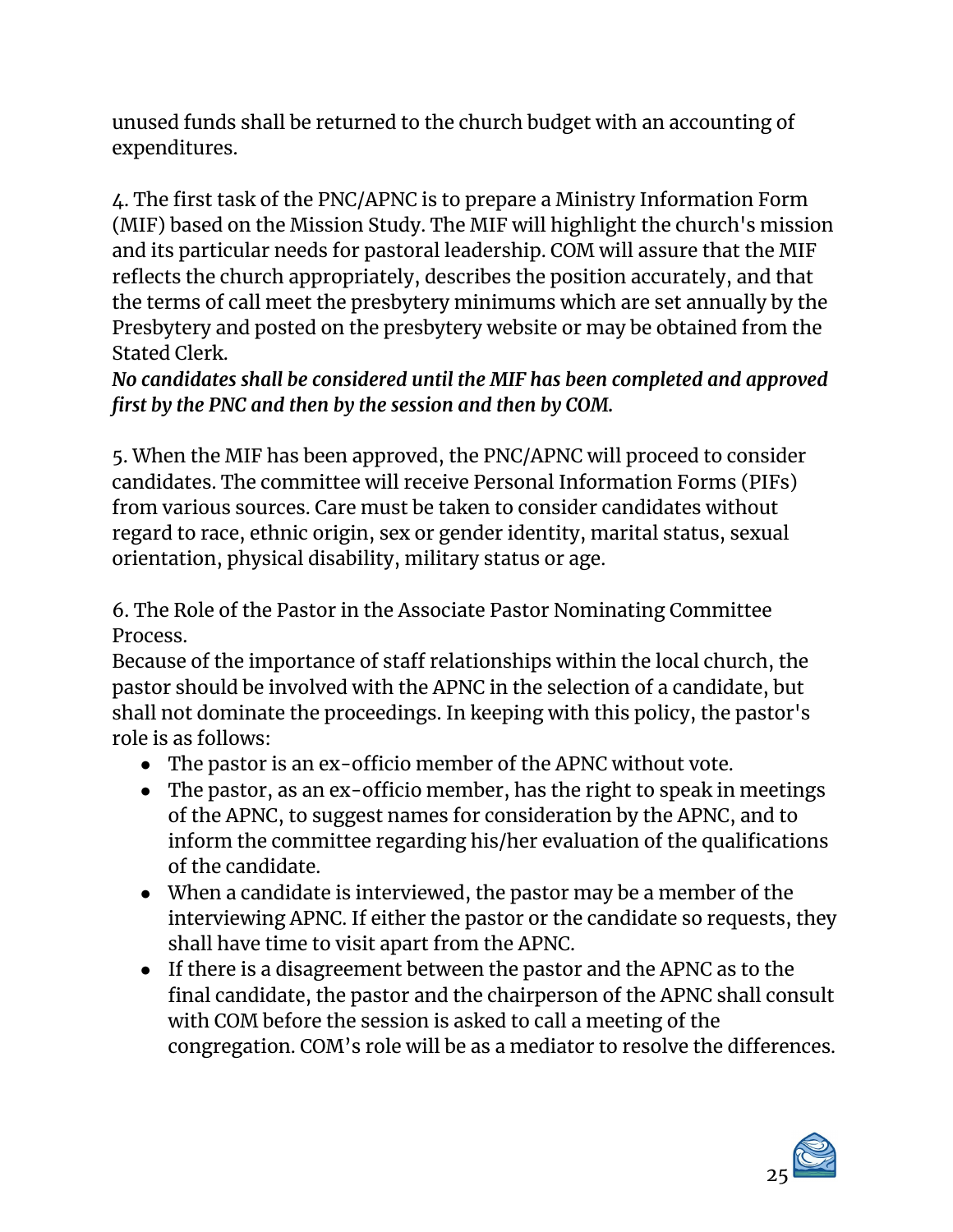7. The Role of the Associate Pastor in the Pastor Nominating Committee Process.

Because of the importance of staff relationships within the local church, each associate pastor(s) shall be allowed the opportunity to meet the final candidates as part of the interview process of the PNC. The PNC should consider his/her/their input in making their final decision, but she/he/they should not have undue influence in the PNC's decisions.

8. When the PNC/APNC has several final candidates, arrangements are made for each of them to preach at a neutral pulpit. The COM liaison is available if requested by the PNC/APNC in making these connections and arrangements. It is the responsibility of the PNC/APNC to invite the candidate, inform him/her/they of the date and time of the service, arrange transportation and make other local arrangements, at the expense of the PNC. If possible, during the neutral pulpit weekend, COM will interview each potential candidate. If this cannot be accomplished in person, then a video-conference will be scheduled. The interview will include his/her/their suitability for the particular position, COM's understanding of the congregation, and expectations regarding participation in the presbytery. These interviews must be completed before a call is to be extended. It is normal and appropriate to include the potential candidate's spouse/partner in the face-to-face interview weekends and to pay for these expenses.

#### 9. Recent Seminary Graduates

When a candidate who is being considered for a call is under care of PSNE, the PNC/APNC shall be in consultation with the Committee on Preparation for Ministry (CPM) to determine whether the candidate has been certified to receive a call.

10. It is strongly recommended that the PNC/APNC work for a unanimous committee vote; however, at least 90% shall approve a candidate to present to the congregation.

11. Once the PNC/APNC, the candidate, and the session have reached full agreement concerning the terms of call, COM must approve the terms. These approvals should happen collegially and as close to simultaneously as possible. The PNC/APNC will then arrange with the session to have the candidate meet the congregation, preach and lead in worship.

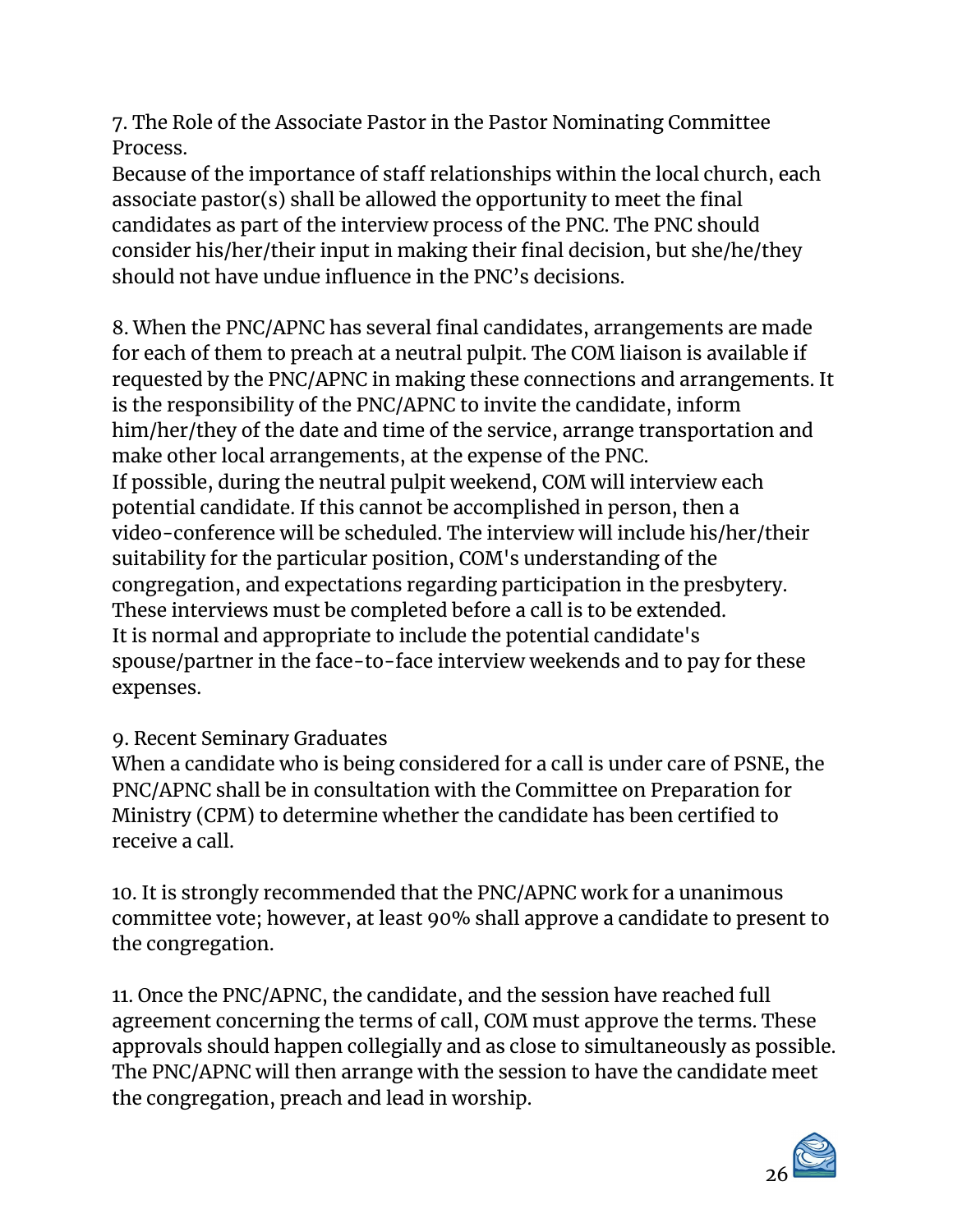12. The congregational meeting for calling the new pastor should be held following the worship service. A teaching elder member of the presbytery with the prior agreement of COM shall moderate the meeting. If the congregation has multiple worship services, it is recommended that the weekend for candidating is reduced to one worship service to facilitate the congregational meeting.

13. A final candidate requiring ordination or transfer of membership to the presbytery shall be interviewed by COM on behalf of the presbytery. This interview is part of the process used in this presbytery to fulfill the requirement of an examination of each teaching elder seeking membership and normally occurs during the interview weekend.

14. The COM can approve and dissolve calls in-between meetings of the Presbytery. However, at the next Presbytery meeting, the candidate is to be introduced, their statement of faith and terms of call presented, and an opportunity for questions and welcome is provided. If the timing lines up, the COM does not need to act in-between meetings of the Presbytery, and these actions can be brought directly to the floor. At the presbytery meeting where the call is approved, the COM, on behalf of the candidate, will normally present the ordination and/or installation commission and plans. The commission shall include no fewer than five members of the presbytery, with the teaching elders and ruling elders in numbers as nearly equal as possible. No more than one of its elder members may be from any one of its constituent churches. Ecumenical participation beyond the commission is encouraged. The moderator of the presbytery leads the installation/ordination commission or his/her/their designate. The Presbytery will pray with the new pastor and representatives of the congregation when either examination or introduction occurs at a meeting of the Presbytery.

16. The installation/ordination of the new pastor is a worship service of the presbytery and should take place as soon as practical. The order of service shall be informed and guided by the Book of Worship. The offering at this service is for the Ministerial Relief Fund of the Presbytery.

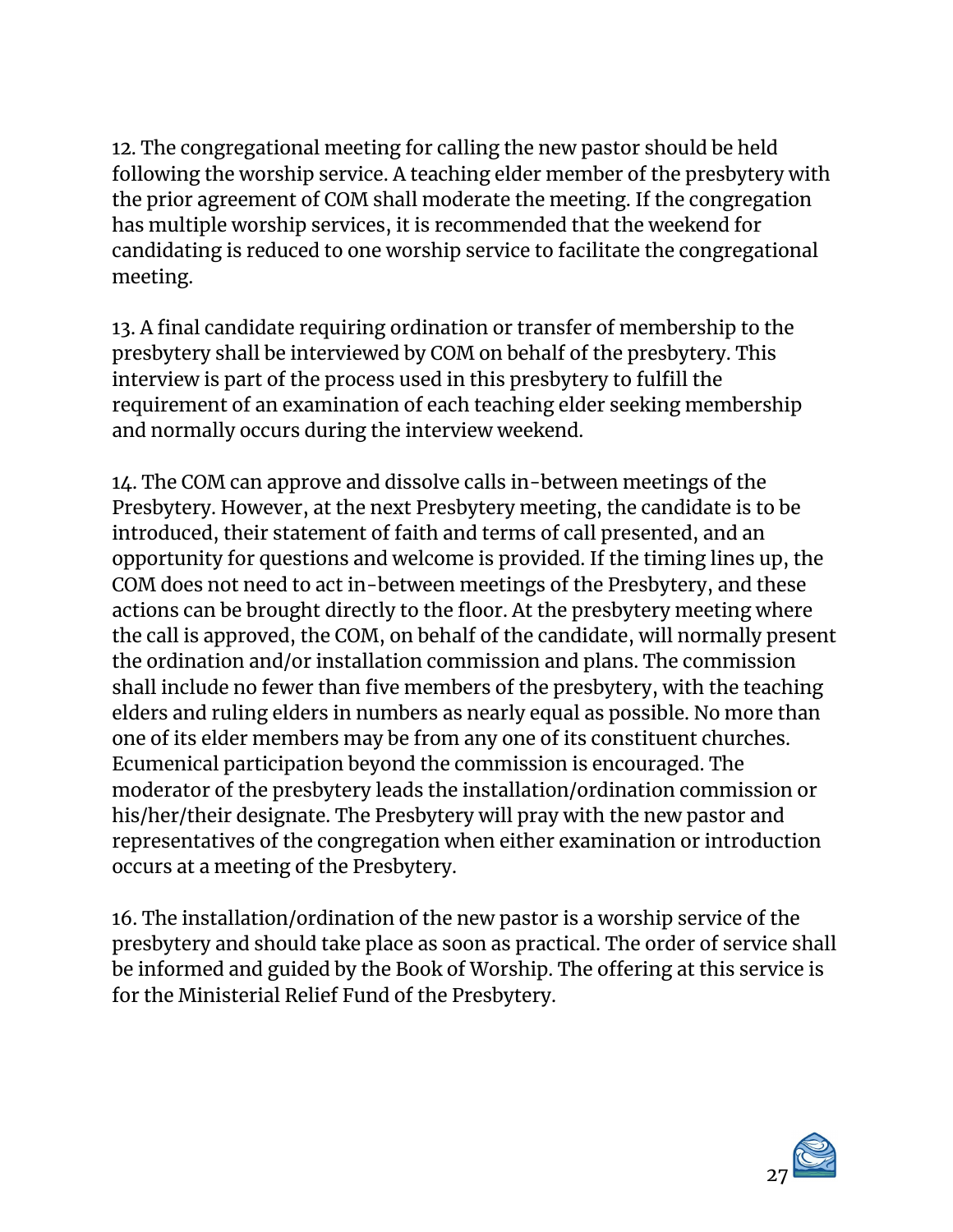#### **V. Other Staff Relationships**

#### A. Consultation with COM

Churches shall consult with COM when considering hiring any ordained person (PCUSA or any denomination) to a full or part-time staff position, such as Director of Christian Education, Director of Youth Ministries, Director of Family Ministries, Director of Music, Director of Child/Day Care as these would fall under specialized or validated ministry categories.

#### B. Certified Christian Educator (G-2.1103)

1. The Certified Christian Educator is a professional educator who is certified by the denomination.

2. A church may wish to consider Certified Christian Educators as well as ordained/ordained persons for a position in Christian education. 3. Compensation for a Certified Christian Educator needs to meet Presbytery

minimums for pastoral calls.

#### C. Parish Associates

Please consult with the COM before entering into a parish associate relationship with any member (active or retired) of presbytery or one of our ecumenical partners. Sample parish associate agreements can be provided.

#### D. Certified Ruling Elders (CRE's)

Please consult with the COM and CPM of the Presbytery of Southern New England for procedure and educational requirements.

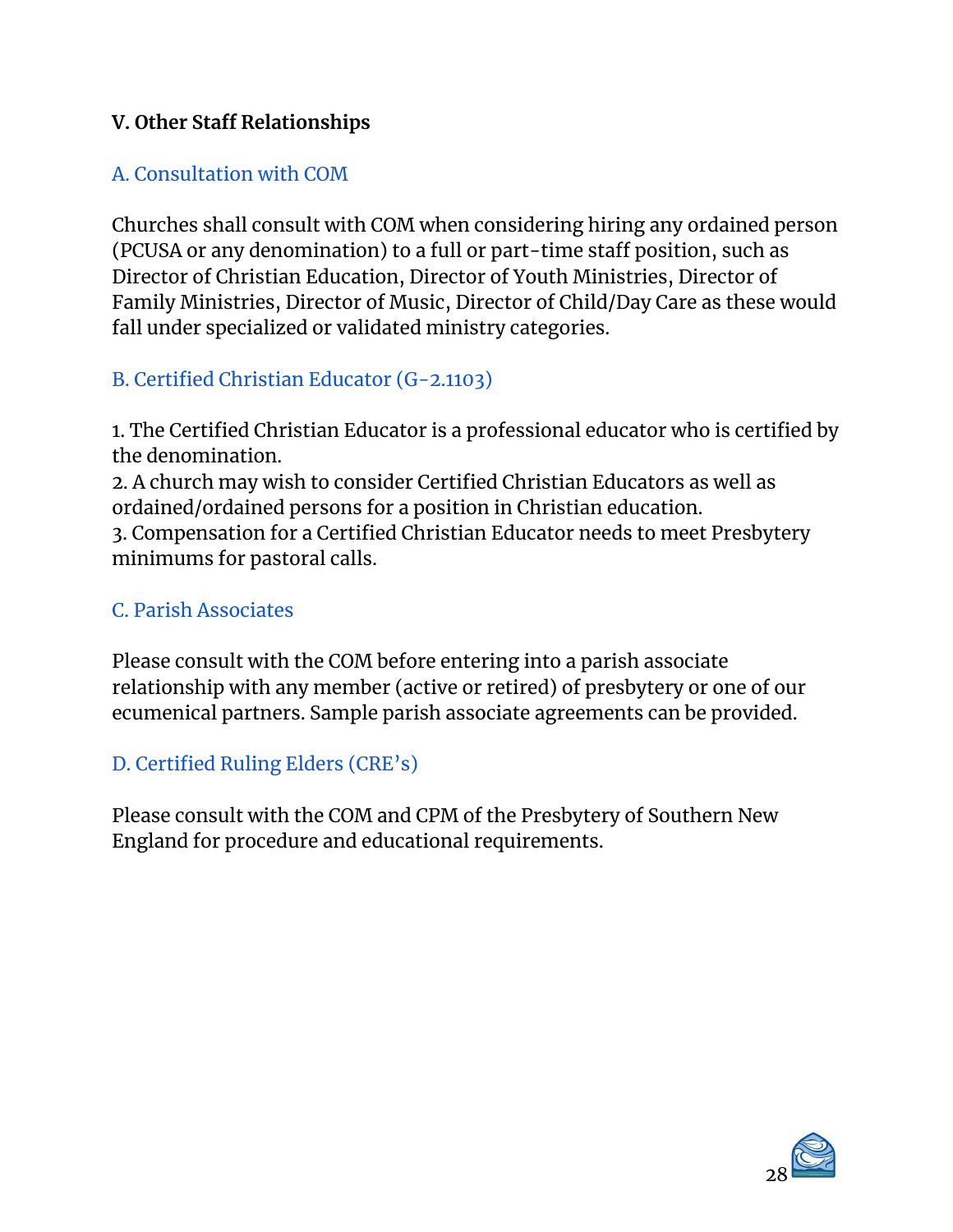#### **VI. Consultation**

#### A. Connections with Congregations and Ministries of the Presbytery

The COM is committed to meeting with all congregations and ministries of the Presbytery. We are also responsible to all who serve in specialized and validated ministries as well as members-at-large and honorably retired clergy. The COM assigns formal liaisons to each congregations, new worshipping community or fellowship every year. Liaisons are the first point of contact and will check in with their assigned ministries throughout the year. For those not serving formally in congregations of the Presbytery, please reach out to the co-chairs of the COM, and/or the Stated Clerk and General Presbyter so that we can assist you.

The Presbytery maintains a Chaplain to the Clergy who is always available to speak confidentially with any member of Presbytery. This work is confidential and separate from the work of the COM and General Presbyter.

#### B. Consulting/Coaching/Mediation

The COM has a number of resources and tools available for the variety of situations that can come up in the life of a congregation. The session should contact your COM liaison for resourcing with any needs it may have. The COM has connections with the Synod of the Northeast Mediation Network, the Synod of the Northeast Coaching Network and the 1001 New Worshipping Communities Coaches from the national church office. We also have relationships with our ecumenical partners and can provide referrals for counseling. While resources are most needed in a time of heightened tension or conflict; we strongly encourage pastors and sessions to engage a yearly process of congregational evaluation so as to avail themselves of proactive and positive resourcing to create healthy, vital and growing missional communities of faith. Resources are not always needed when there is a problem-but are a gift to the ongoing health and vitality of congregational life.

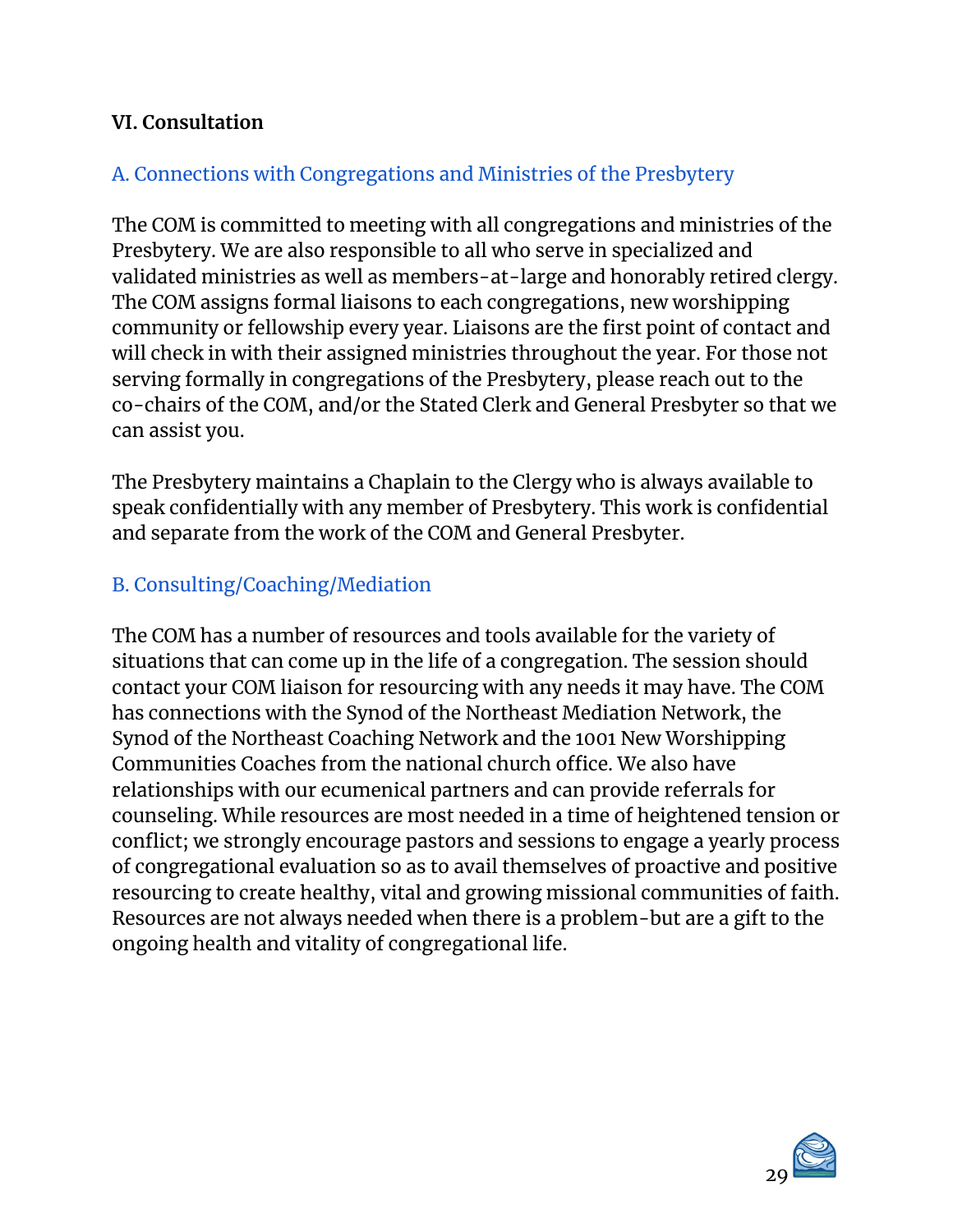#### **VII. Role of COM Regarding Compensation**

The COM has the responsibility to study compensation plans for parish teaching elders and to make recommendations to the presbytery concerning minimum terms of call. It shall annually make a recommendation to the presbytery concerning cost-of-living increases and a salary study for the Presbytery concerning parity related to gender and race.

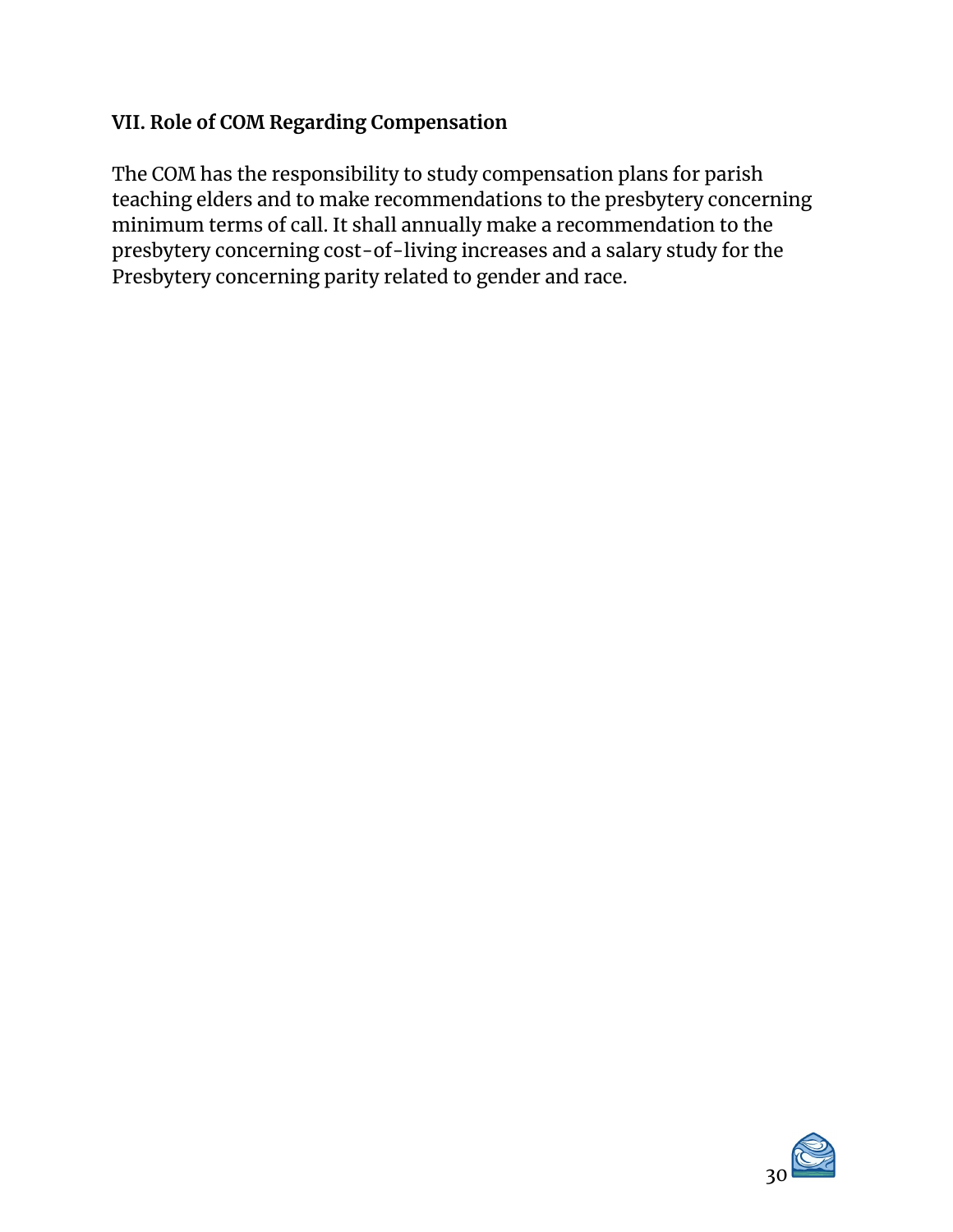#### **VIII. Terms of Call**

Minimum requirements for calls are set annually by the Presbytery at the November Stated Meeting. Nearly all of our congregations exceed these minimum requirements.

A. Salary/Housing - The presbytery has established a minimum amount for salary and housing for calls. When there is a manse, the Board of Pensions requires the manse allowance to be at least 30% of cash salary for calculation of pension dues. If a housing allowance is provided, the location of housing is at the sole discretion of the Pastor as it is their private residence.

B. Pension/Major Medical Insurance - This is established by the Board of Pensions. It is recommended that dental and vision care is also included.

C. Professional Expense Reimbursement - minimums established annually. The majority of congregations go above the minimum Presbytery requirement.

D. Paid Vacation - At least one month per year, 4 weeks, 4 Sundays.

E. Study Leave - At least two weeks per year and a minimum allowance as set by presbytery. Early Ministry Institute (EMI) is required for the first three years of a first ordained call and is provided by the Synod of the Northeast. Please see their website for information about trainings and registration. EMI is in addition to Study Leave.

*Both are accruable to a maximum of six weeks over a three-year period. Study leave is provided for the purpose of maintaining and improving a teaching elder's ability to perform pastoral or staff specialist functions more effectively, or to contribute to professional growth. Prior consultation with the session is recommended before any study leave is taken.*

F. Mileage Reimbursement - to conform with the current IRS reimbursement rate. Please note that in years when the IRS raises the rate, your pastor is continuing to drive as much as they usually do, and so this allowance should be adjusted accordingly.

G. 403b match - A 403b is offered for all plan participants in the Board of Pensions. Many congregations offer a match amount on an annual basis.

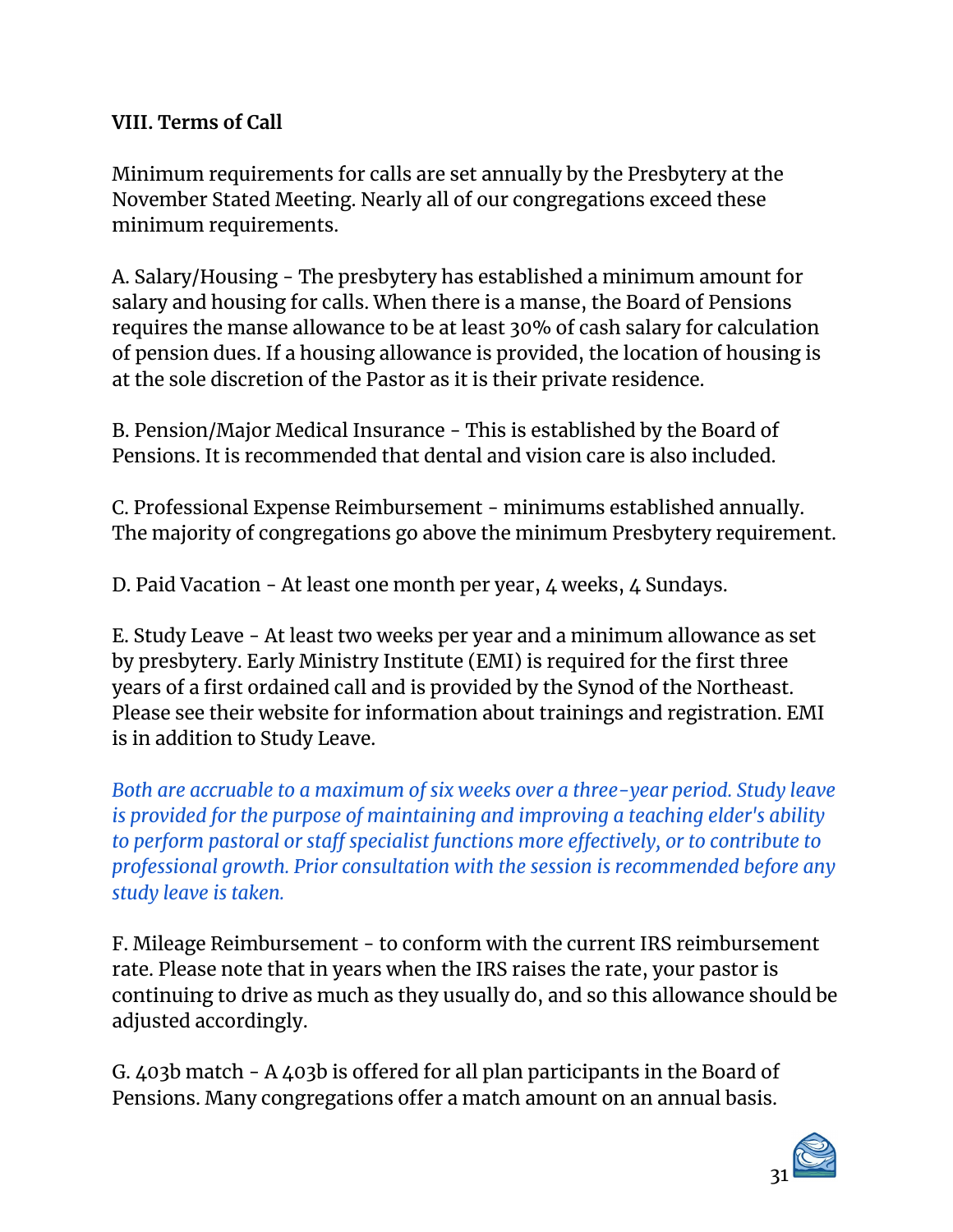H. Other - other items can be negotiated by the pastor and congregation.

I. Sabbatical and Family Leave Policy - The Presbytery has approved a policy that we strongly urge to be included in the Terms of Call.

J. Please use the Terms of Call Worksheet on the Presbytery website to calculate all items. This is updated annually.

*It is encouraged that every congregation provide COLA raises to all staff on an annual basis. If you fall behind on this as a congregation, your call to your pastor can become unsustainable.*

#### F. Leaves of Absence

#### 1. Medical Leave

In keeping with the congregation's promise to provide for the welfare of the pastor, to stand by him/her/they in trouble and share her/his joys, Presbytery of Southern New England requires that congregations provide medical leave care for their pastors. It is suggested that this leave dovetail as closely as possible to those outlined in the Personnel Policies of Presbytery of Southern New England which can be found on the Presbytery website. Medical leave policies are different from a disability plan (which is administered through the Board of Pensions). This is for short-term medical needs that may arise for the clergyperson and/or his/her/their immediate family members. COM is always glad to consult as needs arise.

#### 2. Family Leave

In keeping with the congregation's promise to provide for the welfare of the pastor, to stand by him/her in trouble and share her/his/their joys, Presbytery of Southern New England requires that congregations provide family-leave care for their pastors. The Presbytery family leave policy can be found in the resources to this manual. This policy should be included in the pastor's terms of call.

#### 3. Sabbatical or Other Extended Leaves\*

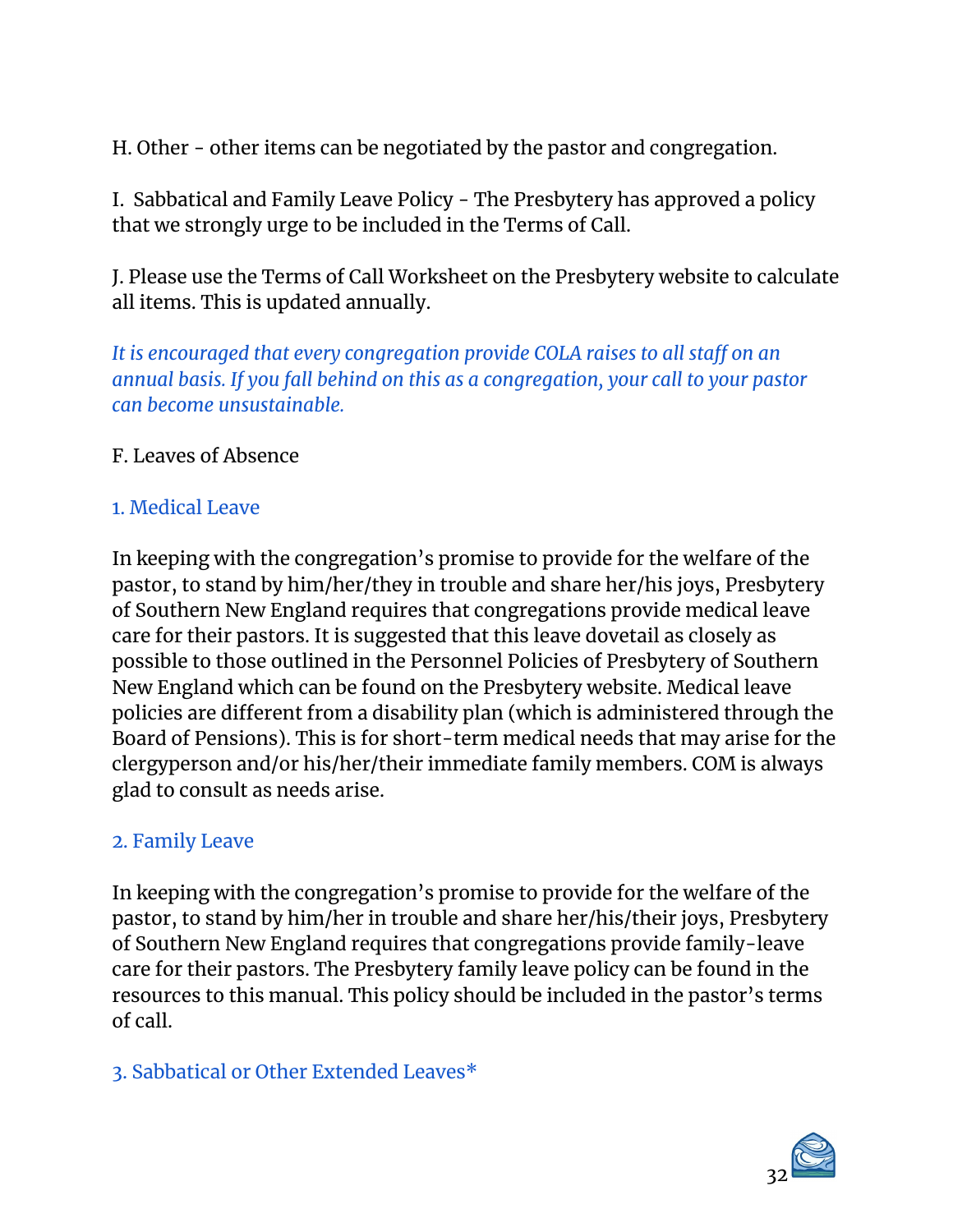a. Churches shall include in terms of call provision for extended study leave, or sabbatical, every six years.

b. Any pastor planning to be away from a church for an extended period of time (seven weeks or more) on sabbatical or for extended leave, shall consult with COM and receive its concurrence at least 60 days in advance of leaving. Thus the presbytery may be assured of continuing pastoral care and moderator leadership of the session and the congregation. If necessary, COM will consult with and advise the session about the matter.

c. Other types of leave (such as emergency, bereavement) are envisioned in the Presbytery Personnel Policy and congregations and ministries of the Presbytery are strongly encouraged to use these with all staff (ordained and non-ordained). COM is always glad to consult as needs arise and assist in emergency situations.

\*Unused leave is not transferable to another Presbytery.

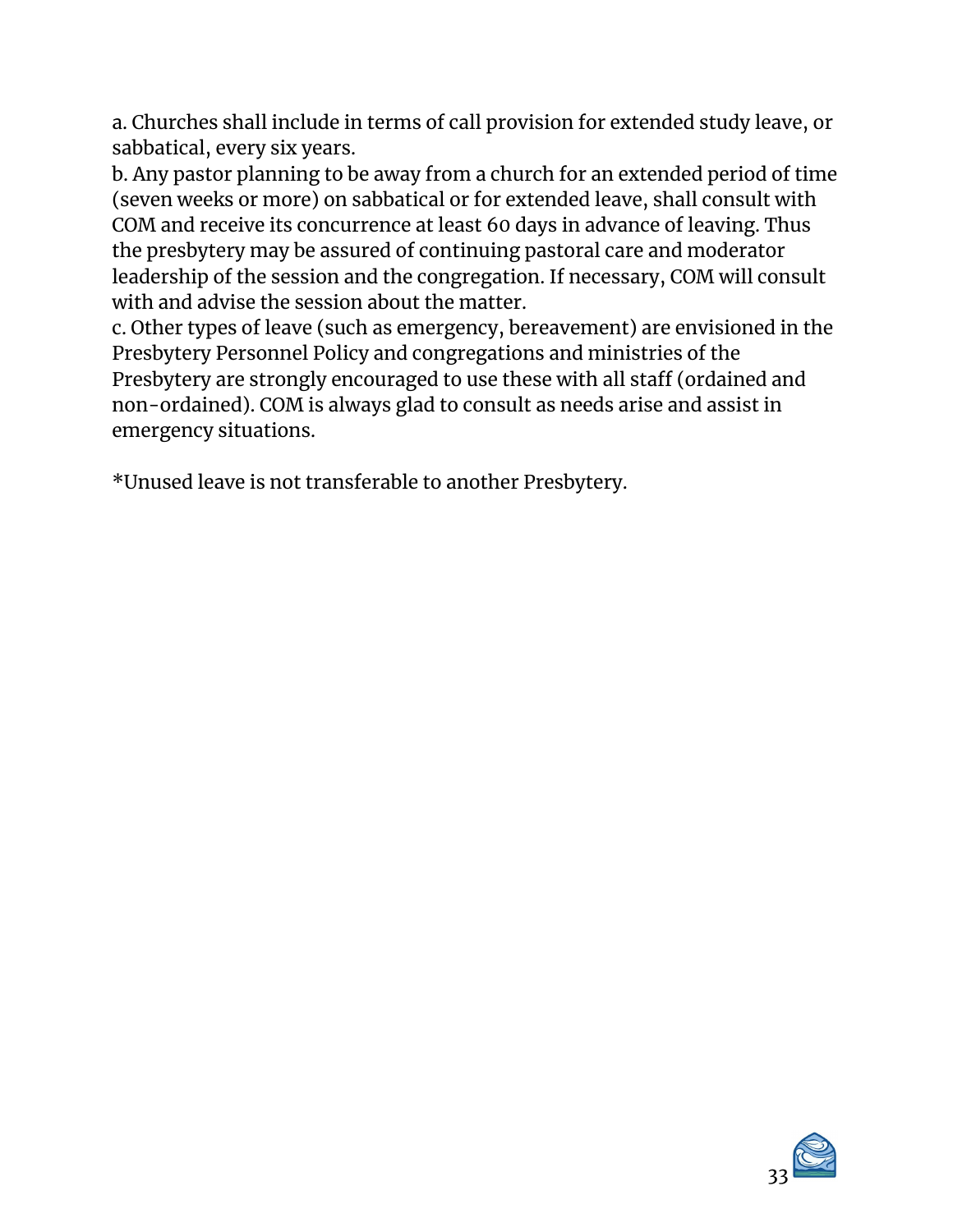#### **IX. Teaching Elders Who Are Not Installed in a Particular Parish**

#### A. In Relationship with other Churches

Teaching elders who are not officially related to a particular church shall respect the position of pastor(s) regarding all teaching elder's functions within the community.

1. Requests to conduct weddings and funerals are not to be accepted until and unless the pastor of the church has issued an invitation for such.

2. The sacraments will be officiated by another teaching elder only at the request of the local pastor or by permission of presbytery or synod.

3. Teaching Elders, except when on official presbytery business, are neither to counsel with nor advise members of other congregations.

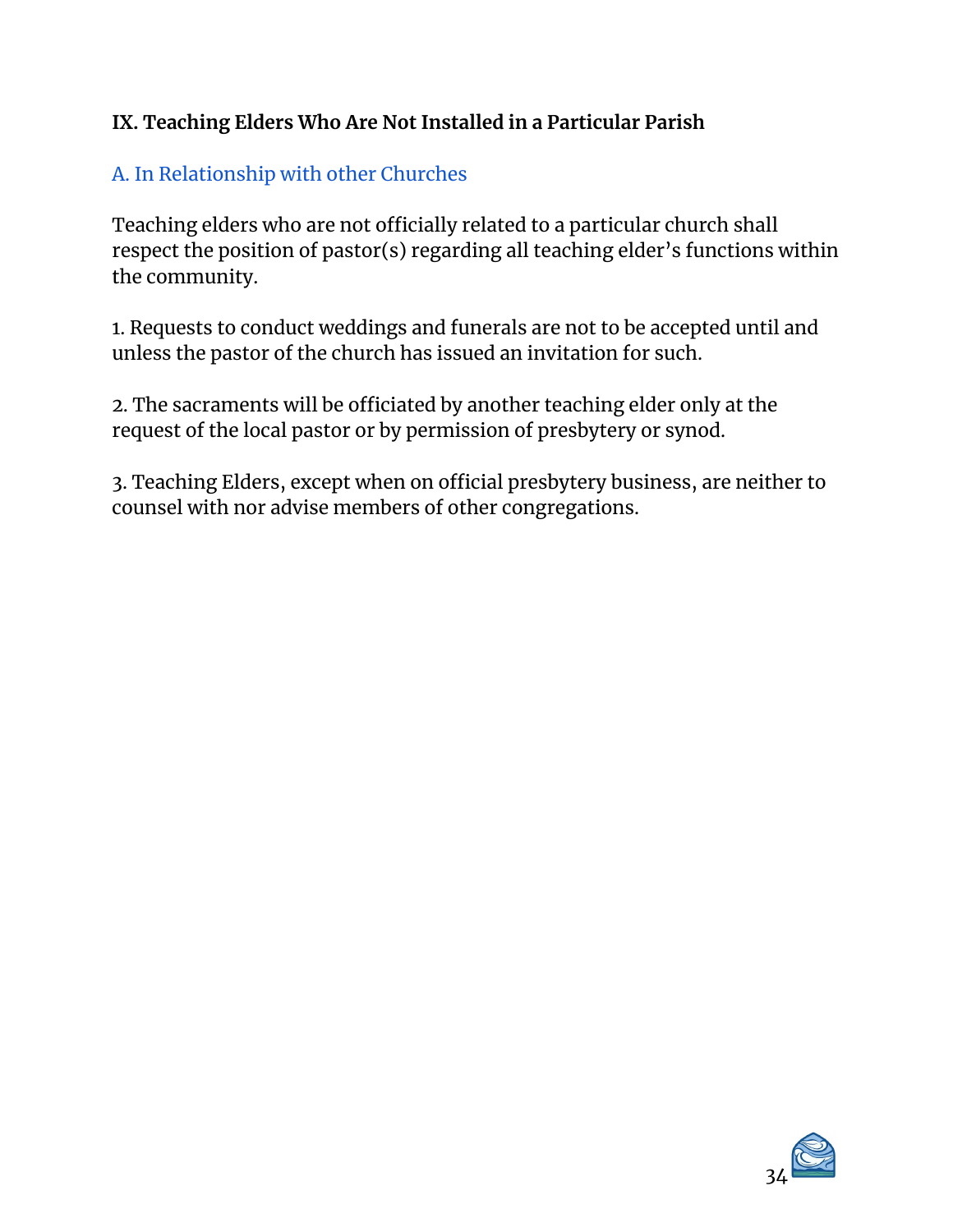#### **X. Membership in Presbytery**

#### A. Placement in Membership Categories

1. There are three categories of membership: (G-2.0503). Please see the Book of Order of the Presbyterian Church (U.S.A.) for complete descriptions and requirements of all categories of ministry (G-2.0501-G-2.0509).

- Engaged in a Validated Ministry
- Member-at-Large
- Honorably Retired

2. These categories apply to all continuing members, including parish-related ministries and specialized ministries that are validated by action of the presbytery each year. The stated clerk maintains the rolls of each category. The presbytery must annually review and approve the status of all continuing members.

3. Each member will submit an annual statement to COM describing the ministry that would qualify him/her/they for continuing membership, and for determining the appropriate category on the rolls. The COM will review these statements and recommend validation of that ministry.

4. Each member shall demonstrate completion of boundaries training or a COM-approved alternative every three years. There is no waiver for this requirement without prior COM approval.

5. The ministry that each member maintains as part of his/her/their mission as a follower of Jesus Christ may be independent of paid employment. It need not be a full-time ministry in order to be considered for validation for membership. Ministry is thus defined as a form of service, not as a form of employment. Tent-making can be considered for validation.

6. The Book of Order G-2.0505 and G-2.0506 establishes the guidelines and procedures to be followed when receiving members of other denominations into membership in the Presbytery.

7. Interim Pastors are required to move their membership to PSNE unless there is a special circumstance that necessitates otherwise (and then can be